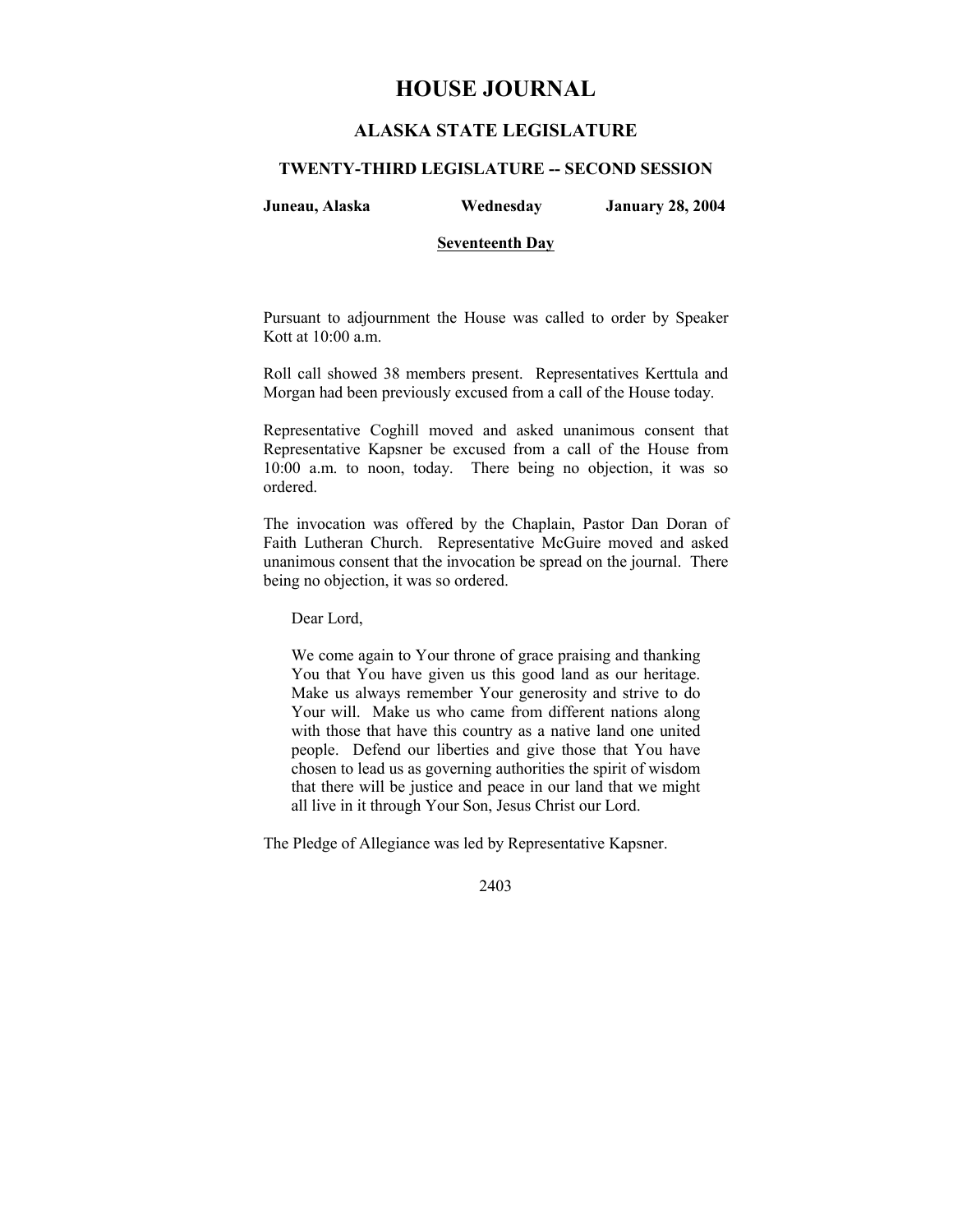## **CERTIFICATION OF THE JOURNAL**

Representative Coghill moved and asked unanimous consent that the journal for the 15th and 16th legislative days be approved as certified by the Chief Clerk. There being no objection, it was so ordered.

**\* \* \* \* \***

Representative Rokeberg introduced Stacia Sutherland, Guest Page, from Anchorage.

Representative Kapsner, who had been previously excused (page 2403), left the Chamber.

### **MESSAGES FROM THE SENATE**

#### **HB 209**

A message dated January 26, 2004, was read stating the Senate has passed:

CS FOR HOUSE BILL NO. 209(RLS) "An Act relating to municipal property tax adjustments for property affected by a disaster."

CSHB 209(RLS) was referred to the Chief Clerk for enrollment.

## **COMMUNICATIONS**

Pursuant to:

CONFERENCE CS FOR HOUSE BILL NO. 260 "An Act relating to marine passenger vessels; and providing for an effective date."

Chapter No. 1, FSSLA 2001 Effective Date: See Chapter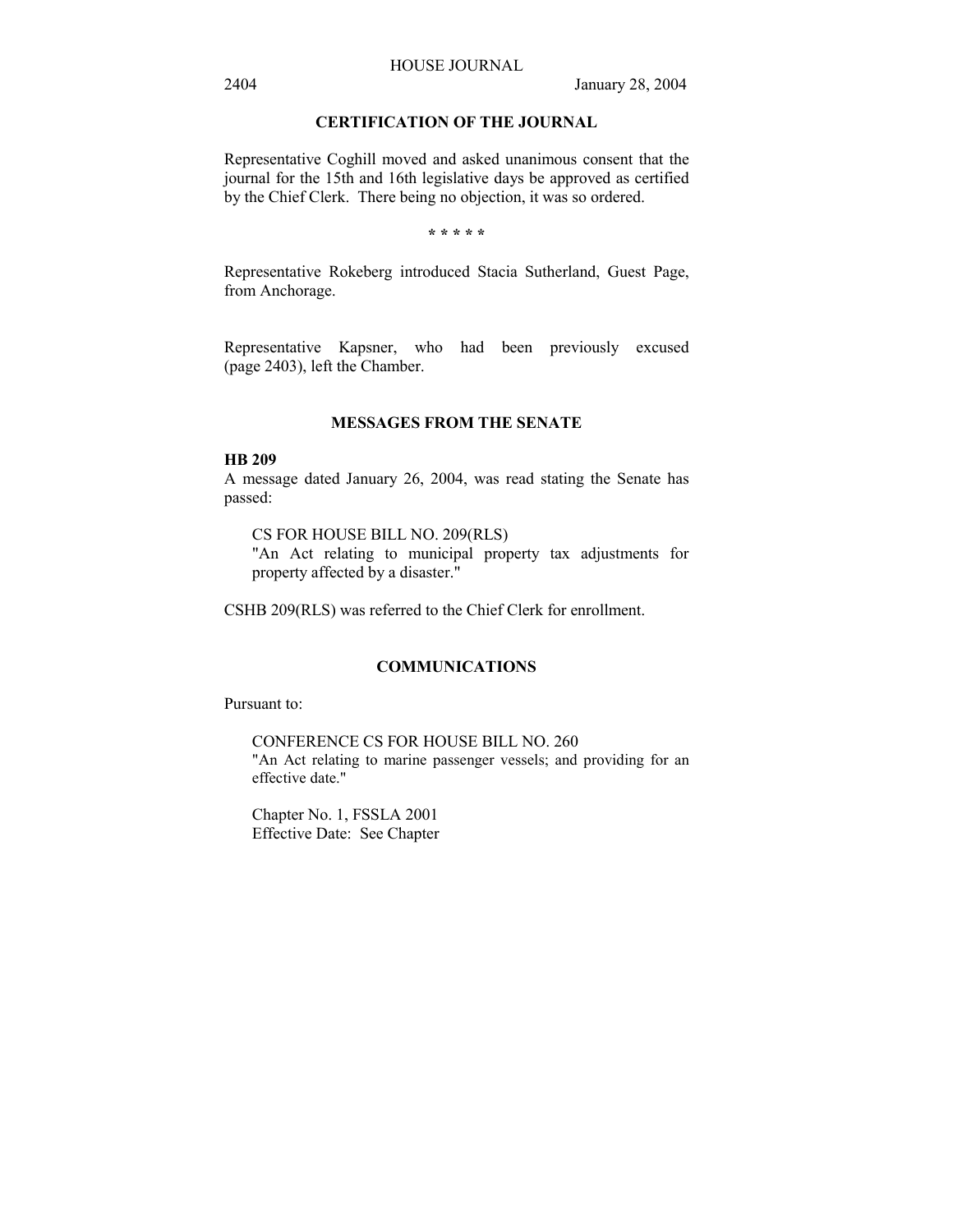The following was received:

Dept. of Environmental Conservation Assessment of Cruise Ship and Ferry Wastewater Impacts in Alaska January 26, 2004

#### **REPORTS OF STANDING COMMITTEES**

## **HB 337**

The State Affairs Committee has considered:

## HOUSE BILL NO. 337

"An Act relating to anatomical donor registries, to an anatomical gift awareness fund, to an anatomical gift awareness program, and to motor vehicle licenses and registrations."

and recommends it be replaced with:

## CS FOR HOUSE BILL NO. 337(STA)

"An Act relating to anatomical donor registries, to an anatomical gift awareness fund, to an anatomical gift awareness program, to motor vehicle licenses and registrations, and to state identification cards."

The report was signed by Representative Weyhrauch, Chair, with the following individual recommendations:

Do pass (6): Gruenberg, Seaton, Holm, Lynn, Berkowitz, Weyhrauch

No recommendation (1): Coghill

The following fiscal note(s) apply to CSHB 337(STA):

1. Zero, Dept. of Health & Social Services

HB 337 was referred to the Health, Education & Social Services **Committee**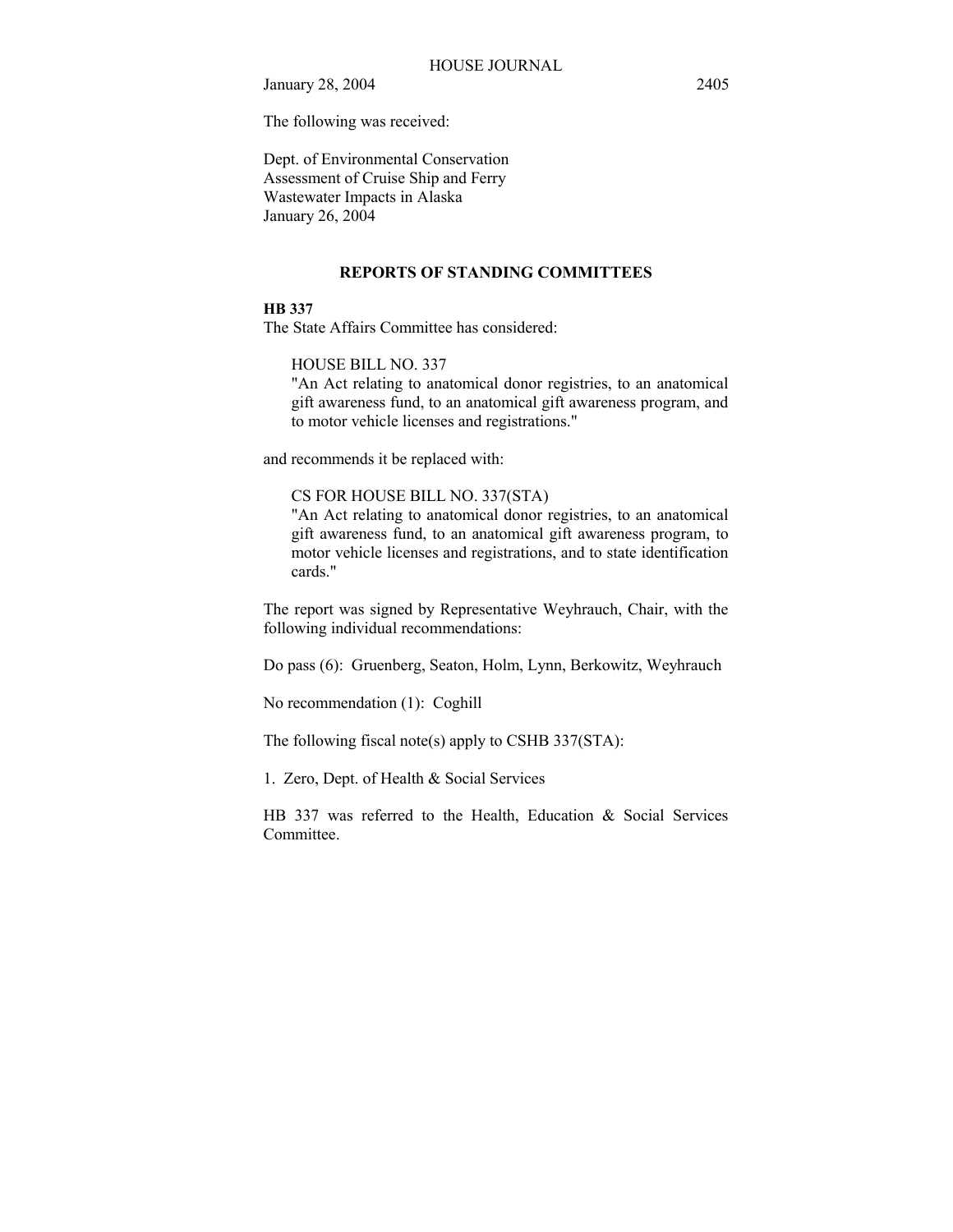## **HB 350**

The State Affairs Committee has considered:

HOUSE BILL NO. 350

"An Act relating to adding personal injury, death, and property damage from arson in the first degree to the offenses compensable by the Violent Crimes Compensation Board."

and recommends it be replaced with:

## CS FOR HOUSE BILL NO. 350(STA)

"An Act adding personal injury and death from arson in the first degree to the injuries compensable by the Violent Crimes Compensation Board; and providing for an effective date."

The report was signed by Representative Weyhrauch, Chair, with the following individual recommendations:

Do pass (6): Gruenberg, Seaton, Holm, Lynn, Berkowitz, Weyhrauch

The following fiscal note(s) apply to CSHB  $350(TA)$ :

1. Zero, Dept. of Administration

HB 350 was referred to the Judiciary Committee.

## **HB 374**

The Finance Committee has considered:

HOUSE BILL NO. 374

"An Act establishing the SeniorCare program and relating to that program; and providing for an effective date."

and recommends it be replaced with:

CS FOR HOUSE BILL NO. 374(FIN)

"An Act establishing the senior care program and relating to that program; creating a new fund for the provision of senior services; relating to aid to senior citizens; and providing for an effective date."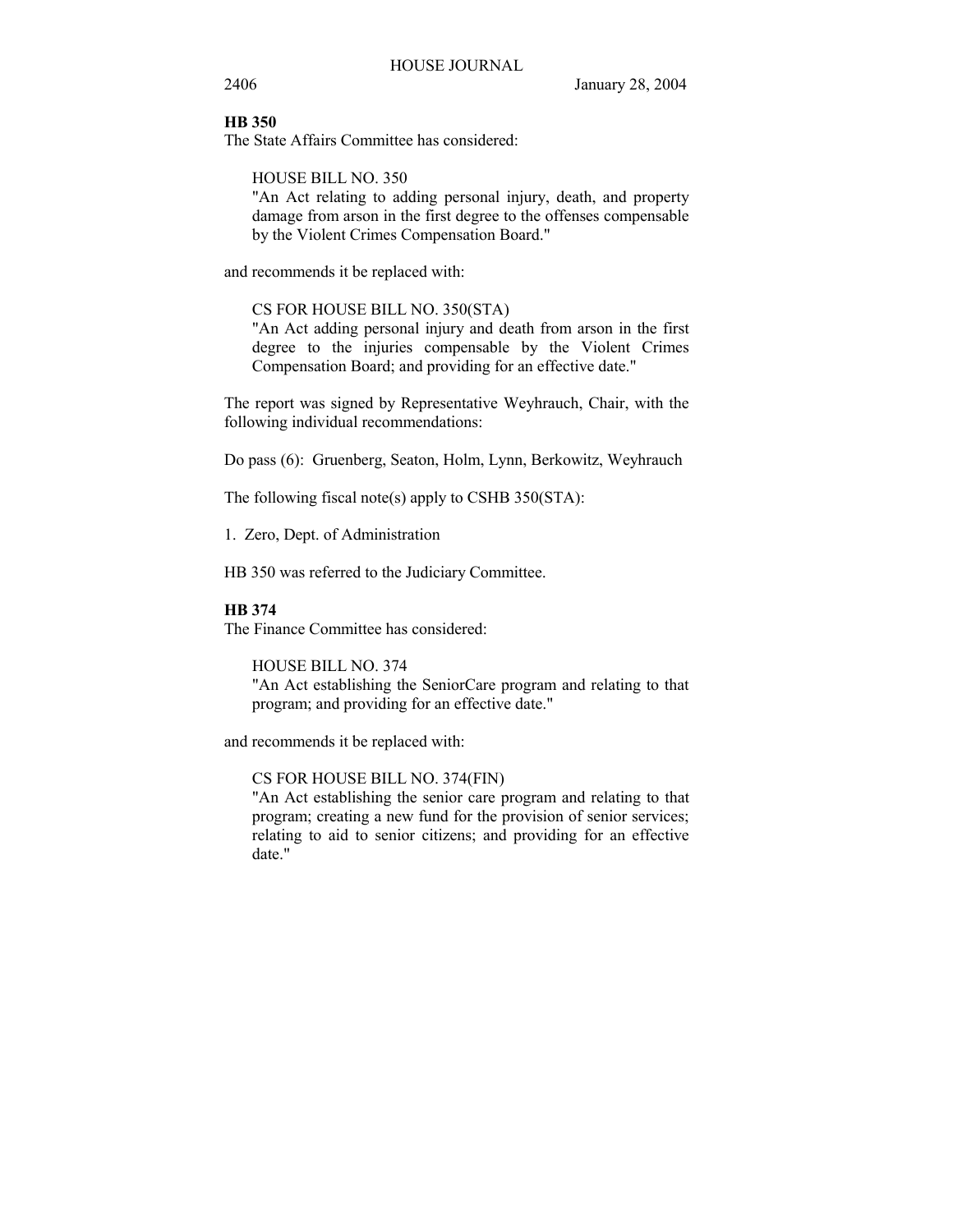The report was signed by Representatives Harris and Williams, Cochairs, with the following individual recommendations:

Do pass (8): Meyer, Hawker, Moses, Fate, Foster, Chenault, Harris, Williams

No recommendation (2): Stoltze, Joule

The following fiscal note(s) apply to CSHB 374(FIN):

- 6. Fiscal, Dept. of Health & Social Services
- 7. Fiscal, Dept. of Health & Social Services
- 8. Fiscal, Dept. of Health & Social Services
- 9. Fiscal, Dept. of Health & Social Services
- 10. Fiscal, Dept. of Health & Social Services

HB 374 was referred to the Rules Committee for placement on the calendar.

## **INTRODUCTION OF CITATIONS**

The following citation was introduced and referred to the Rules Committee for placement on the calendar:

Honoring - L. James "Smiley" Shields By Representative McGuire

### **INTRODUCTION, FIRST READING, AND REFERENCE OF HOUSE RESOLUTIONS**

## **HR 7**

HOUSE RESOLUTION NO. 7 by the House Rules Committee:

Dedicating the House Resources Committee Room of the Alaska State Capitol to the late Representative Ramona L. Barnes.

was read the first time and referred to the Rules Committee for placement on the calendar.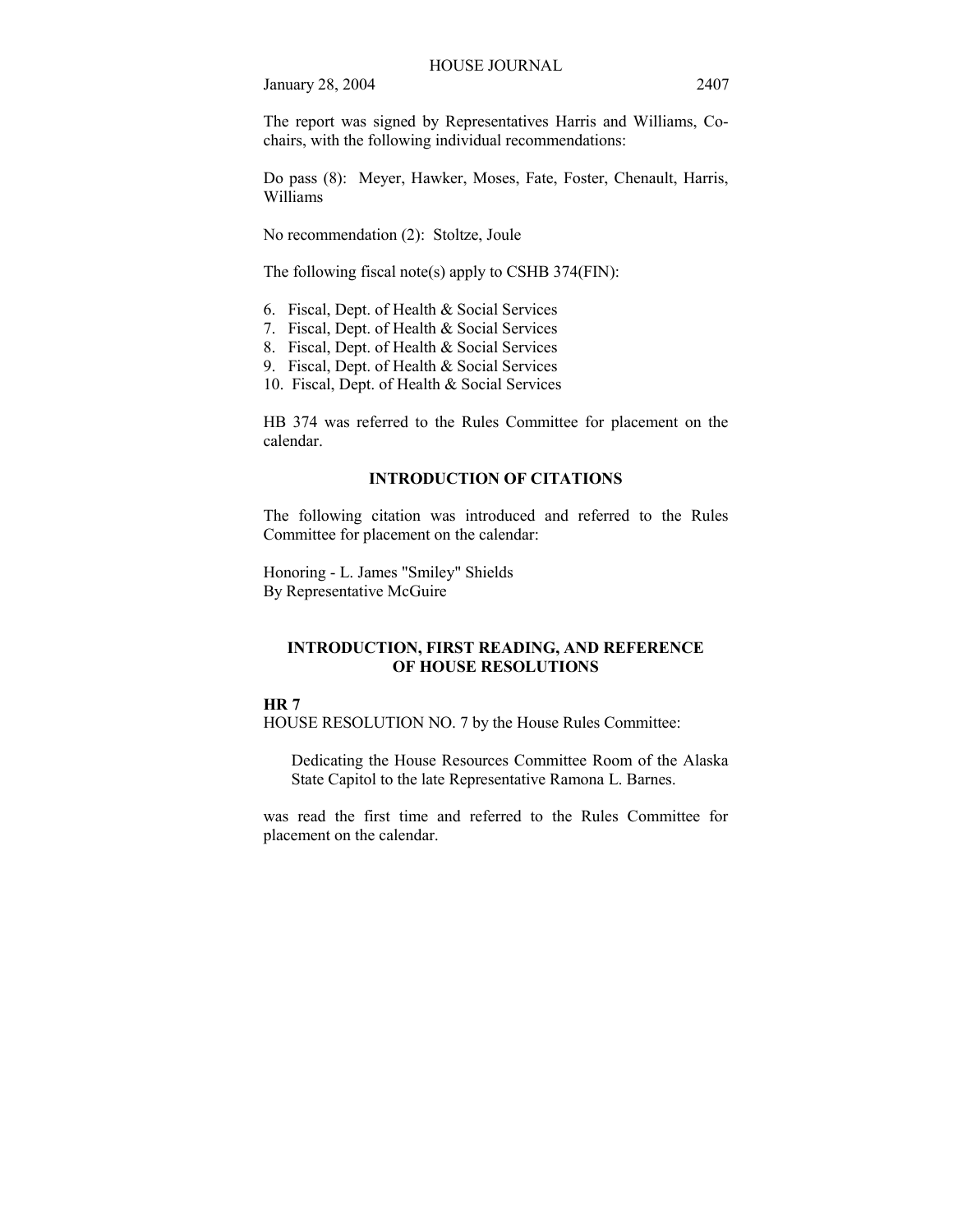# **HCR 28**

HOUSE CONCURRENT RESOLUTION NO. 28 by Representative Seaton by request of the Joint Legislative Salmon Industry Task Force:

Relating to the socioeconomic impacts of salmon harvesting cooperatives.

was read the first time and referred to the House Special Committee on Economic Development, International Trade, & Tourism and the Resources Committee.

#### **HJR 34**

HOUSE JOINT RESOLUTION NO. 34 by Representative Ogg by request of the Joint Legislative Salmon Industry Task Force:

Requesting the United States Department of Agriculture and the United States Department of Labor to extend Trade Adjustment Assistance benefits to Alaska fishermen; requesting the United States Congress and the United States Department of Agriculture to extend additional disaster and price support benefits to Alaska salmon fishermen; and requesting the United States Department of Agriculture to establish terminal markets in Alaska for all covered commodities including salmon.

was read the first time and referred to the House Special Committee on Fisheries and the Labor & Commerce Committee.

## **INTRODUCTION, FIRST READING, AND REFERENCE OF HOUSE BILLS**

## **HB 399**

HOUSE BILL NO. 399 by the House Rules Committee by request of the Governor, entitled:

"An Act relating to certain fees or other monetary charges of the Department of Environmental Conservation; relating to action against Department of Environmental Conservation permits and other authorizations for failure to pay a monetary charge; and providing for an effective date."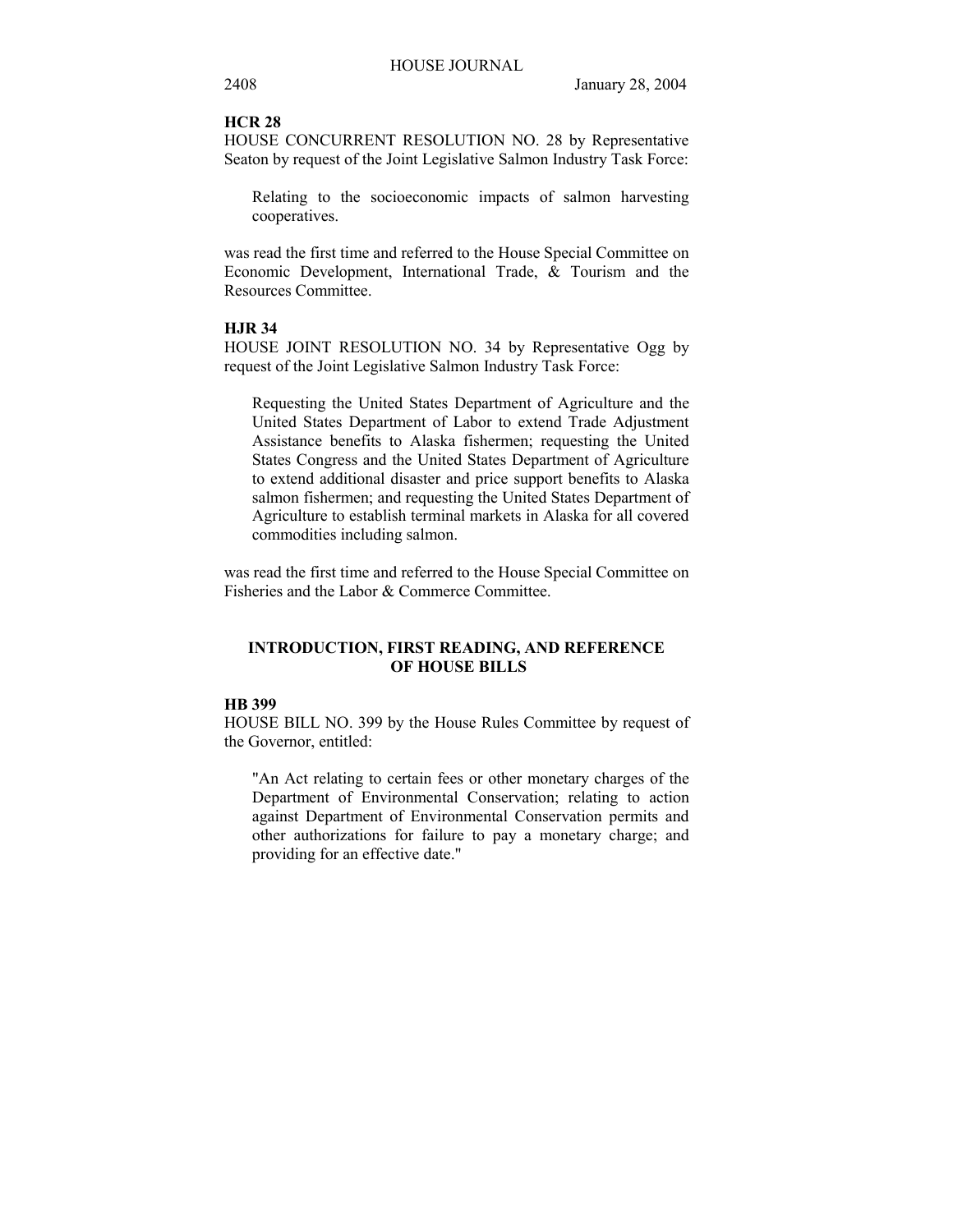was read the first time and referred to the Resources, Judiciary, and Finance Committees.

The following fiscal note(s) apply:

1. Fiscal, Dept. of Environmental Conservation

The Governor's transmittal letter dated January 22, 2004, follows:

"Dear Speaker Kott:

Under the authority of article III, section 18, of the Alaska Constitution, I am transmitting a bill relating to the fee authority of the Department of Environmental Conservation (DEC) AS 44.46.025. The bill would require a variety of persons benefiting from DEC's services to contribute toward the costs of providing those services.

This bill would expand DEC's authority to collect fees for services relating to pesticides under AS 46.03. Unlike most states, DEC does not have statutory authority to charge fees for its pesticide-related services. DEC provides services such as certifying applicators, issuing permits for pesticide application, and registering pesticides.

Similarly, this bill would grant DEC authority to collect fees for services provided through the state seafood and food safety laboratory. The seafood and food safety laboratory provides a myriad of services to certain users and the general public. Such services include testing crab, geoducks, and other shellfish for toxins before sale, testing local dairy products before sale to schools and the military, testing food products for the presence of harmful bacteria, and performing nutritional analyses.

This bill would require non-crude oil operators to contribute towards DEC's costs for reviewing, commenting upon, approving, and retaining oil discharge prevention and contingency plans and proof of financial responsibility. Non-crude operators include operators of: oil terminal facilities; oil barges; tank vessels; nontank vessels; and railroad tank cars that store or transport petroleum products derived from crude oil. Currently, only crude oil operators contribute towards DEC's costs for handling oil discharge prevention and contingency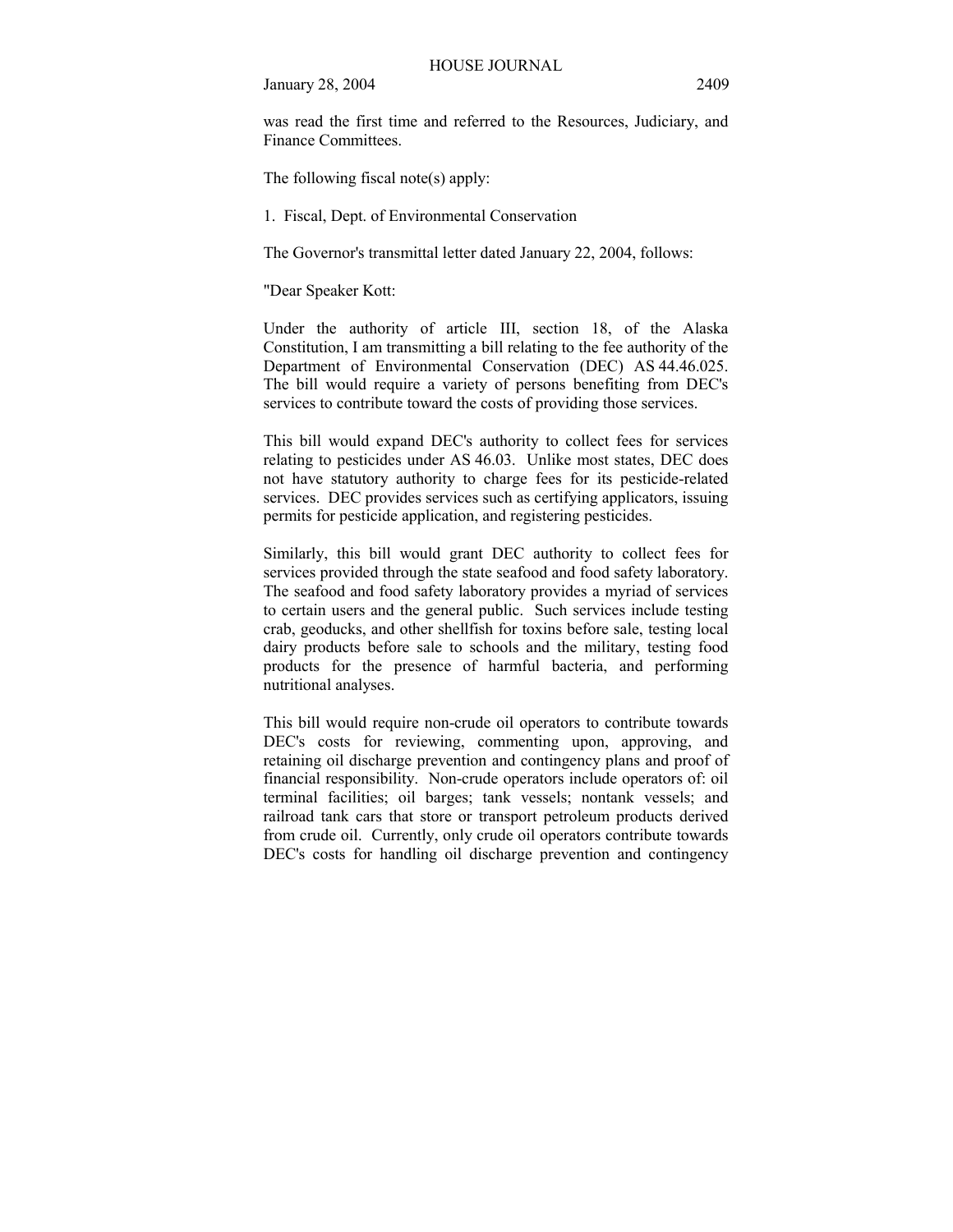plans and proof of financial responsibility through the oil conservation surcharge on crude oil production in AS 43.55.300.

Both types of operators, non-crude and crude, derive a benefit from<br>DEC's services. They should both contribute to the cost of They should both contribute to the cost of maintaining the State of Alaska's oil spill safety net. The fee amount would be limited to recovering DEC's applicable direct costs associated with oil discharge prevention and contingency plans and proof of financial responsibility.

This bill would also authorize DEC to include travel costs in determining the amount of a fee and to assess late fees against a person for failing to pay amounts owed DEC. The late fees would be assessed on a monthly basis until the amount due is paid. The late fees would be adopted by DEC as fixed fees and may not exceed DEC's estimated average reasonable costs in collecting unpaid and late monetary charges. Under proposed AS 44.46.027, DEC would periodically review regulations adopted under that section, to identify any changes in the average actual cost of collecting unpaid and late monetary charges and, by regulation, adjust the late fees accordingly. After 30 days' written notice to the person, DEC could revoke or refuse to issue, modify, amend, or renew permits, approvals, or any other DEC authorization until payment is made to the department.

I urge your prompt and favorable action on this measure.

Sincerely yours,  $\sqrt{s}$ Frank H. Murkowski Governor"

## **HB 400**

HOUSE BILL NO. 400 by the House Rules Committee by request of the Governor, entitled:

"An Act relating to the housing assistance loan fund in the Alaska Housing Finance Corporation; creating the housing assistance loan program; repealing loans for teacher housing and providing for loans for multi-family housing; making conforming amendments; and providing for an effective date."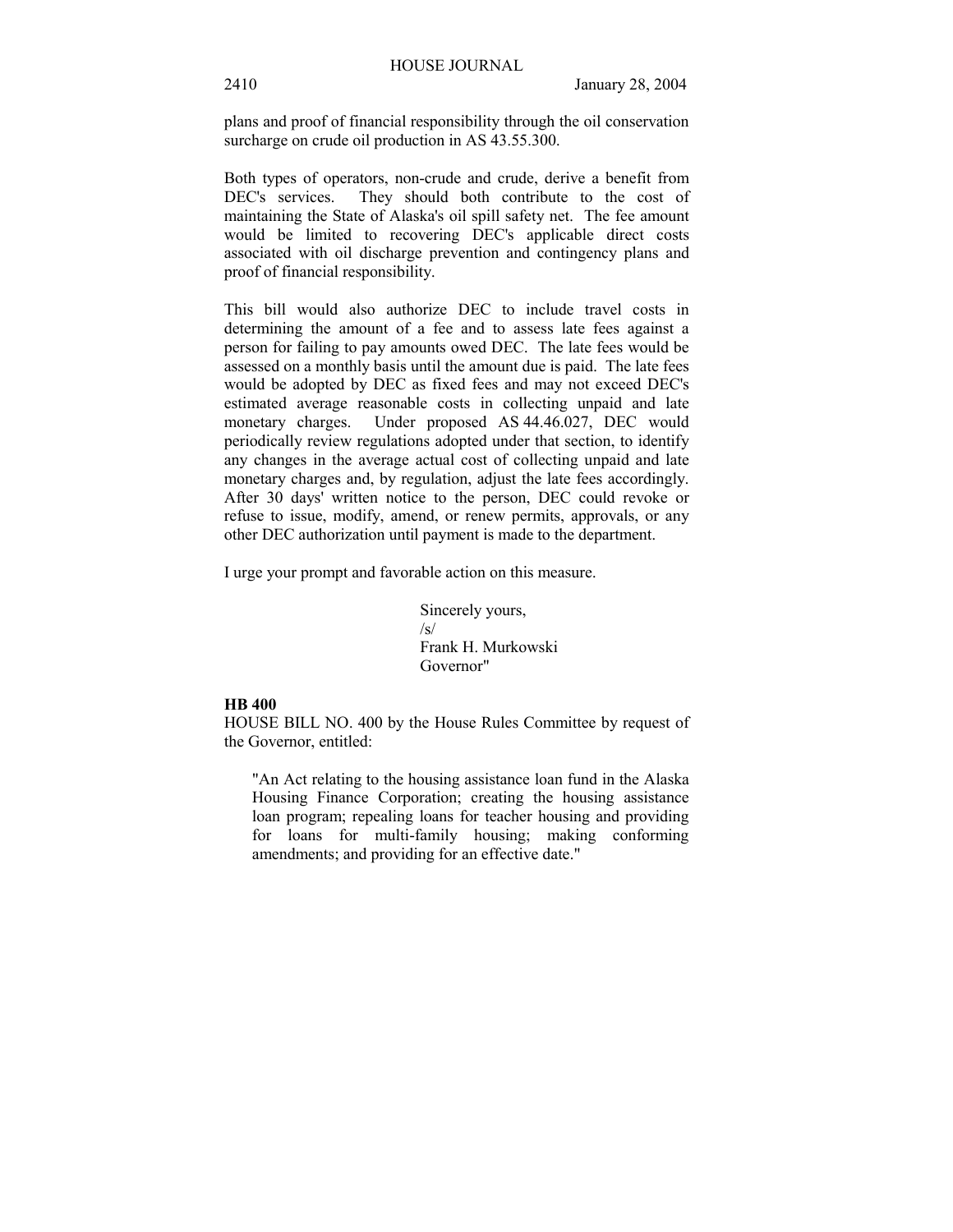was read the first time and referred to the Health, Education & Social Services and Finance Committees.

The following fiscal note(s) apply:

1. Zero, Dept. of Revenue

The Governor's transmittal letter dated January 22, 2004, follows:

"Dear Speaker Kott:

Under the authority of article III, section 18, of the Alaska Constitution, I am transmitting a bill relating to the housing assistance loan fund in the Alaska Housing Finance Corporation, creating the housing assistance loan program, repealing loans for teacher housing, and providing loans for multi-family housing.

The bill would amend AS 18.56 to remove language establishing the housing assistance loan fund and replace it with language establishing the housing assistance loan program. Under the changes, the Alaska Housing Finance Corporation would continue to originate, purchase, and refinance loans for small community housing as well as building materials for and renovations and improvement to small community housing. Repayment of these loans would be directed to the Alaska Housing Finance Revolving Fund under AS 18.56.082.

The bill would replace highly restrictive provisions for teacher housing loans, which currently exist under AS 18.56.580 (Rural Teacher Housing Loan Program), with more general provisions for multi-family housing where the multi-family residence may be either owner-occupied or nonowner-occupied, with no restrictions on the latter. Further, the bill would replace an ineffective program by providing financing for needed rural multi-family housing, including housing for teachers. The bill would permit the Alaska Housing Finance Corporation to purchase, develop, participate, and refinance loans for multi-family housing, which would include residences with two or more units.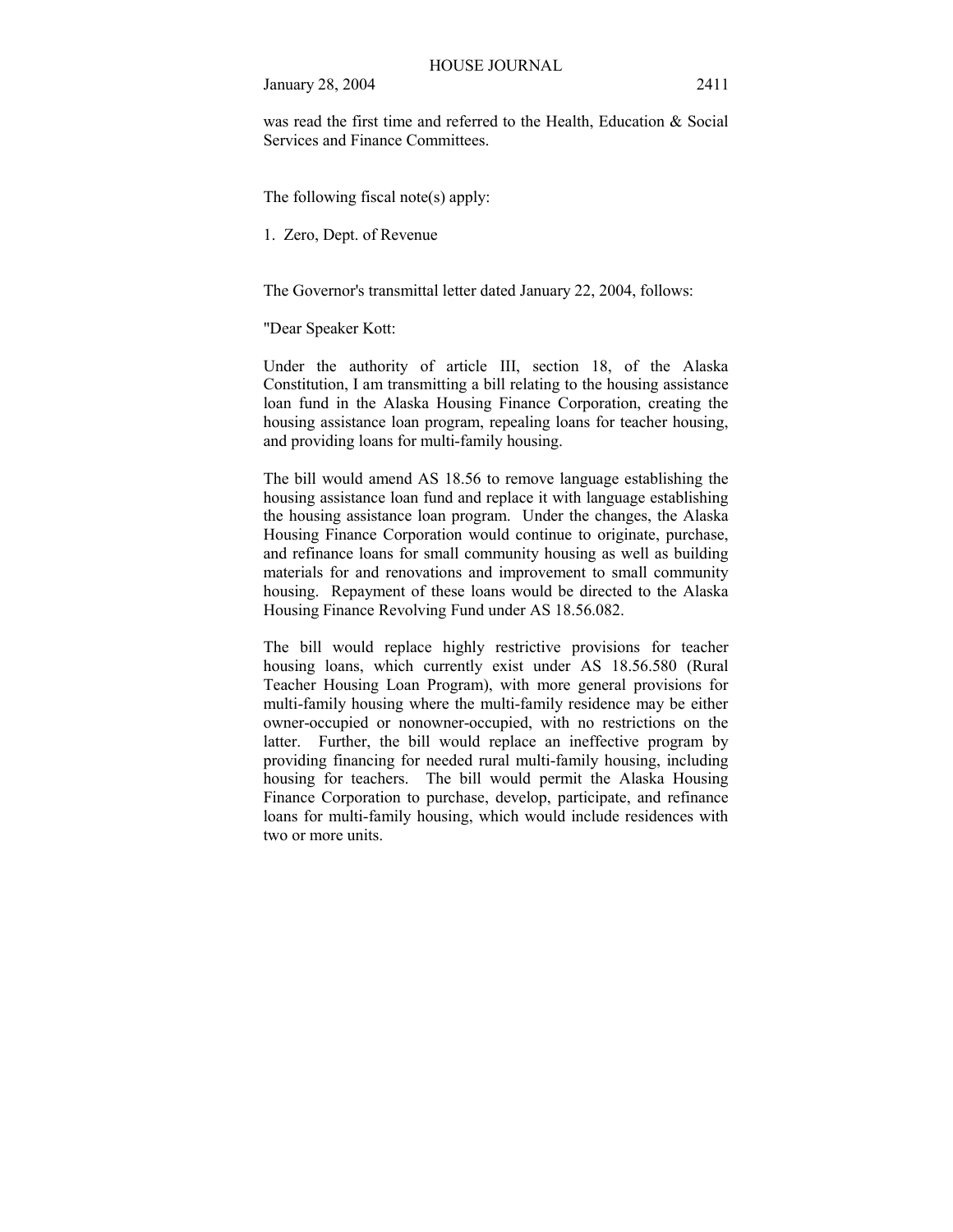I urge your prompt and favorable action on this measure.

Sincerely yours,  $\sqrt{s}$ Frank H. Murkowski Governor"

### **HB 401**

HOUSE BILL NO. 401 by the House Rules Committee by request of the Governor, entitled:

"An Act authorizing and relating to the issuance of bonds by the Alaska Housing Finance Corporation for safe and clean water and hygienic sewage disposal facility capital projects and other capital projects; providing for the repayment of the bonds and bond costs; relating to the dividend paid to the state by the Alaska Housing Finance Corporation; and providing for an effective date."

was read the first time and referred to the Community & Regional Affairs and Finance Committees.

The following fiscal note(s) apply:

1. Zero, Dept. of Revenue

The Governor's transmittal letter dated January 22, 2004, follows:

"Dear Speaker Kott:

Under the authority of article III, section 18, of the Alaska Constitution, I am transmitting a bill to provide financing for water and sewer projects. This bill would allow direct financing of projects and provide matching funds required by federal grant programs to build the projects. Funds would come from bonds issued by the Alaska Housing Finance Corporation (AHFC). Repayment of costs of the bonds by AHFC (including principal and interest), would be offset by a reduction in AHFC's dividend to the state.

The technical and financial support delivered by this bill to Alaska communities will allow them to benefit from the improvement in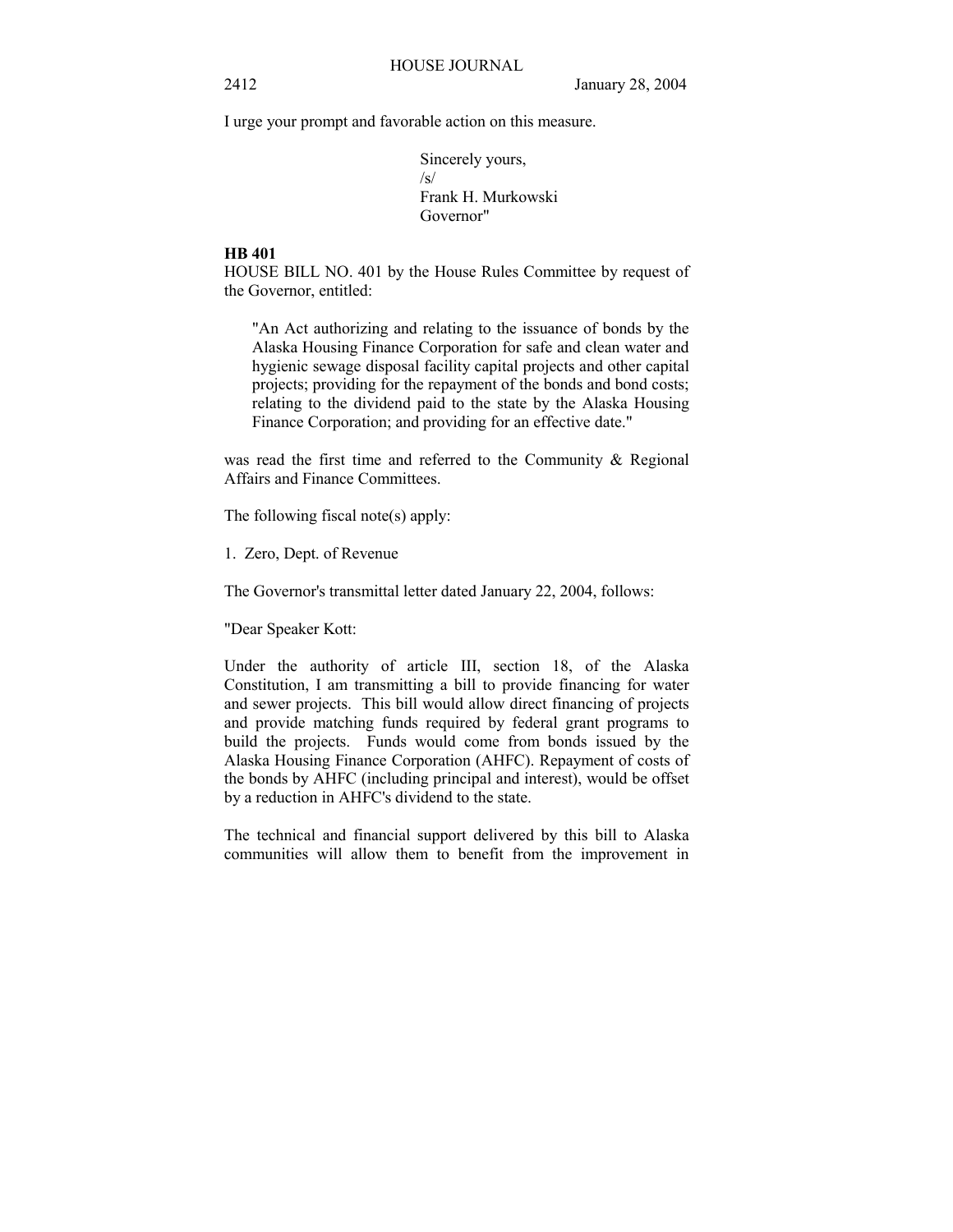public health, economic development, and quality of life that follows when adequate water and sewer facilities are built.

I urge your prompt and favorable action on this measure.

Sincerely yours, /s/ Frank H. Murkowski Governor"

## **HB 402**

HOUSE BILL NO. 402 by the House Rules Committee by request of the Governor, entitled:

"An Act relating to fees for the inspection of recreational devices, for certificates of fitness for electrical wiring and plumbing, for filing voluntary flexible work hour plans, and for licenses for boiler operators; and providing for an effective date."

was read the first time and referred to the Labor & Commerce and Finance Committees.

The following fiscal note(s) apply:

- 1. Fiscal, Dept. of Labor & Workforce Development
- 2. Fiscal, Dept. of Labor & Workforce Development

The Governor's transmittal letter dated January 22, 2004, follows:

"Dear Speaker Kott:

Under the authority of article III, section 18, of the Alaska Constitution, I am transmitting a bill relating to fees for the inspection of recreational devices, for inspection and issuance of certificates of fitness for electrical wiring and plumbing, for filing of voluntary flexible work hour plans, and for licenses for boiler operators. The Department of Labor (Department) spends time and state funds inspecting, reviewing, approving, or denying all of the above activities. It is only fair that the individuals receiving the benefit of the Department's efforts pay for those services.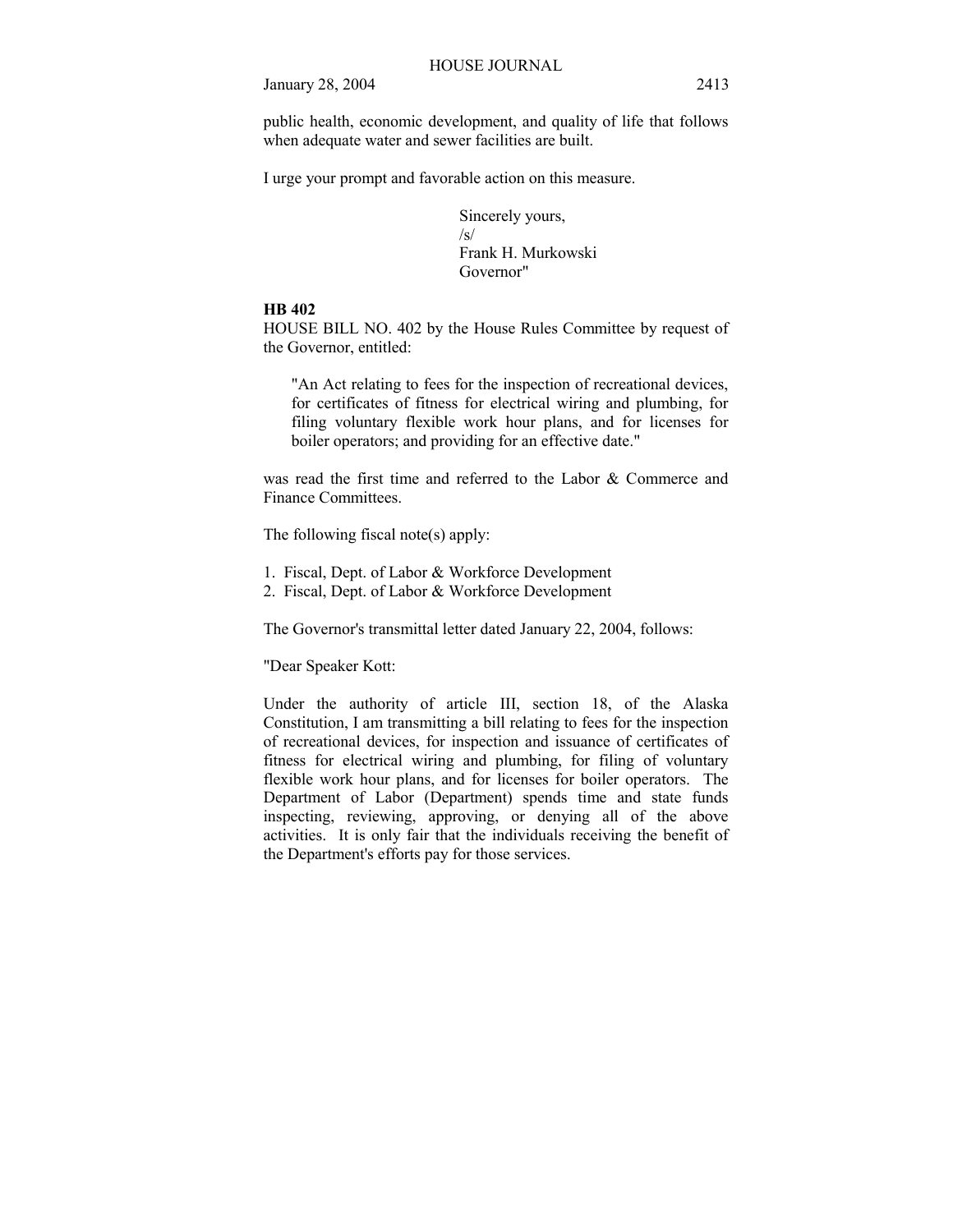Under AS 05.20.060, the Department conducts inspections of recreational devices to ensure public safety. Recreational devices include, but are not limited to, ski tows, roller coasters, merry-gorounds, and ferris wheels. If an inspection reveals a defect that is an immediate safety hazard, the Department can shut down the device until the problem is fixed. This bill would allow the Department to collect an inspection fee of \$200 from the owner or operator for each recreational device inspected.

Under AS 18.60.395, a person can apply to the Department for a boiler operator license. The Department reviews the application for compliance with its regulations and standards for boiler operators. This bill would allow the Department to collect an application fee of \$200 when a person applies for a boiler operator license.

Under AS 18.62.030, except in limited situations, a person is required to obtain a certificate of fitness from the Department before the person can perform work under AS 18.50.580 (Electrical Safety Code) or AS 18.60.705 (Plumbing Code). Currently, an applicant for a certificate of fitness must pay a biennial application fee of \$160. This bill would increase the fee to \$200.

Under AS  $23.10.060(d)(14)$ , an employer is required to obtain Department approval of the employer's proposed voluntary flexible work hour plan. Flexible work hour plans, for example, allow an employee to work 4 days of 10 hours each rather than 5 days of 8 hours each without additional overtime expense to the employer. The Department reviews the plan to make sure it meets certain requirements of Alaska's wage and hour laws. The bill would require an employer to pay a \$100 fee when it files a plan for Department approval.

I urge your prompt and favorable action on this measure.

Sincerely yours, /s/ Frank H. Murkowski Governor"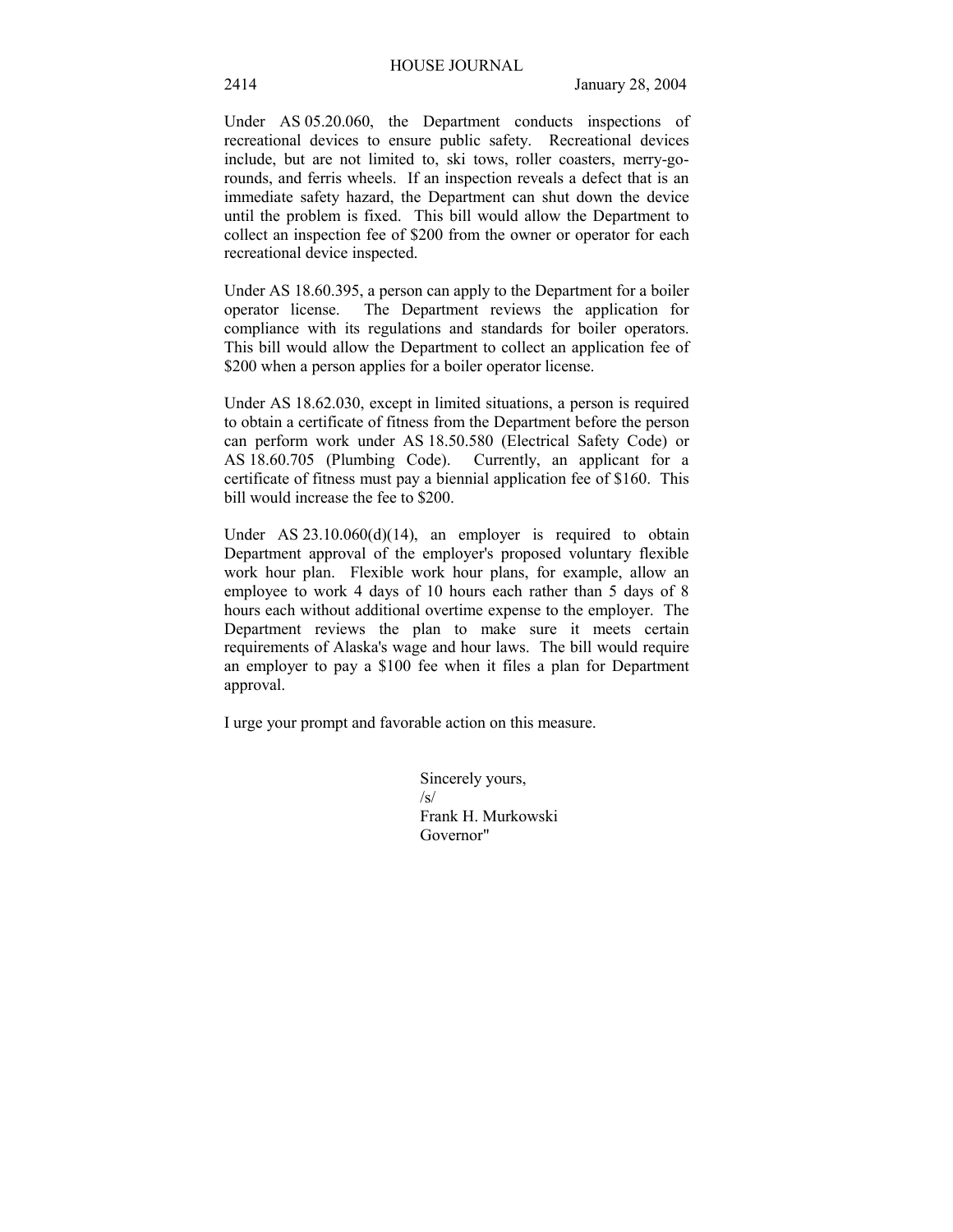#### **HB 403**

HOUSE BILL NO. 403 by the House Rules Committee by request of the Governor, entitled:

"An Act relating to the Alaska Insurance Guaranty Association; relating to joint insurance arrangements and assessments to the association; relating to the powers of the Alaska Industrial Development and Export Authority concerning the association; and providing for an effective date."

was read the first time and referred to the Labor & Commerce, Judiciary, and Finance Committees.

The following fiscal note(s) apply:

- 1. Zero, Dept. of Labor & Workforce Development
- 2. Zero, Dept. of Community & Economic Development
- 3. Zero, Dept. of Community & Economic Development
- 4. Zero, Dept. of Community & Economic Development
- 5. Fiscal, Dept. of Administration

The Governor's transmittal letter dated January 22, 2004, follows:

"Dear Speaker Kott:

Under the authority of article III, section 18, of the Alaska Constitution, I am transmitting a bill aimed at a crisis in the Alaska Workers' Compensation insurance industry. Resolving this issue is vitally important to Alaska's employers and employees. Specifically, this bill deals with the after-effects of Fremont Insurance Company's insolvency (Fremont). Fremont was a California based workers compensation insurer. It was writing about 27 percent of the workers' compensation insurance policies in Alaska by the year 2000.

Fremont was heavily involved in California's workers' compensation price wars. These price wars occurred after California deregulated its insurance market in 1995. Insurers like Fremont cut prices and scrambled for market share. The result was that 41 workers' compensation carriers in California went insolvent or quit doing business in the state to avoid insolvency. Fremont joined the group of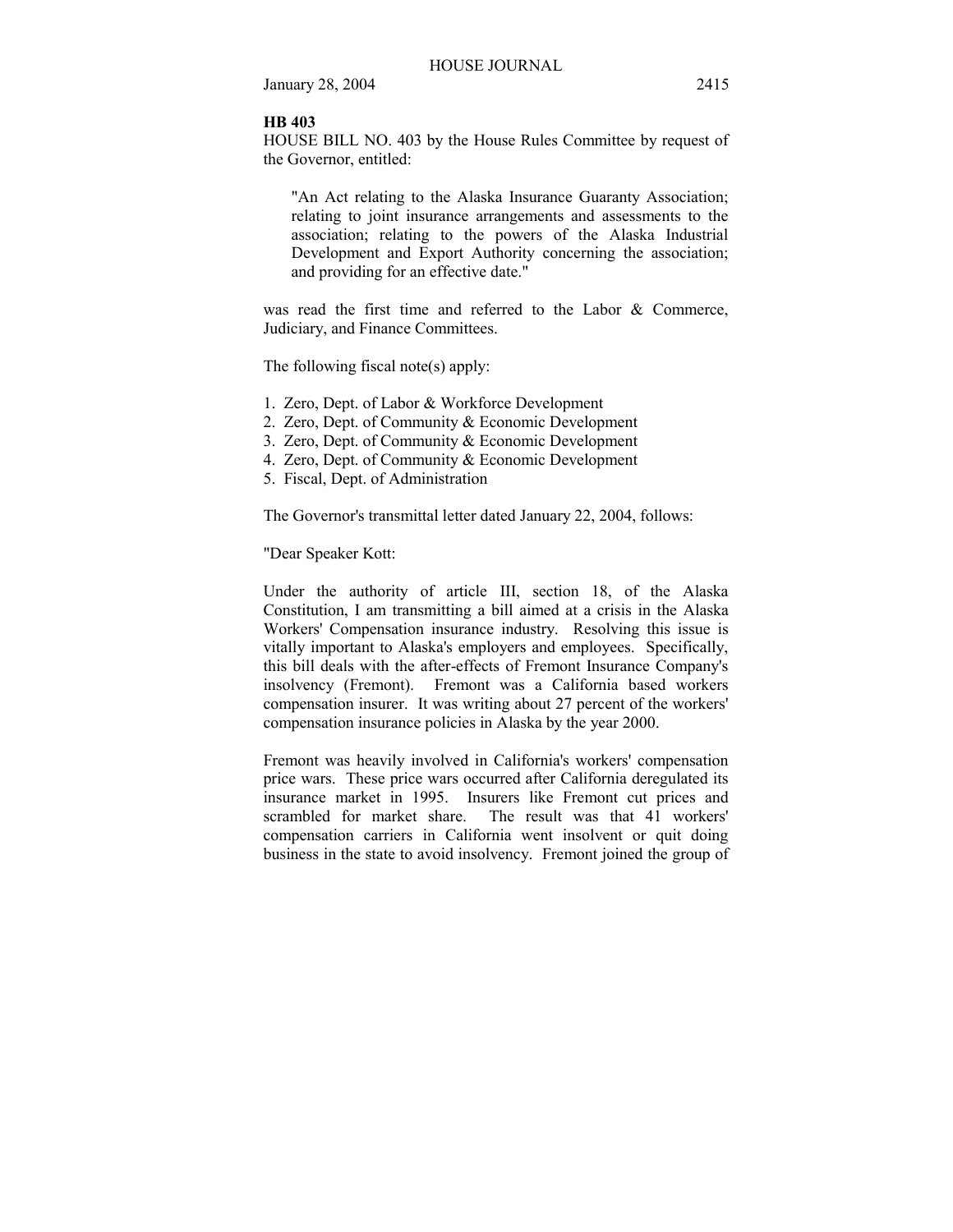failed insurers when it was declared insolvent in July, 2003. Fremont left Alaska employers and employees "holding the bag" with liability for claims worth approximately \$60 million.

The Alaska Insurance Guaranty Association Fund (Fund) is set up to pay uncovered claims. The Fund pays claims in situations where insurance is unavailable to pay claims. The goal is to minimize losses to employers and employees. Association members are insurers that are authorized to write property and casualty insurance Alaska. An assessment is made based on the amount of premiums the member writes in this state. Current statutes cap the assessment at two percent of premiums written each year.

The Fremont insolvency and the amount of claims left over is so large, the Fund cannot cover the claims. If the difference is not made up, Alaska employers and employees alike will suffer. Employers will be held liable for claims they paid Fremont to cover. Some businesses will simply not be able to afford to pay the claims and will have to go out of business. Many other claims will be delayed or settled for less than their full value as employers and employees litigate or dispute liability and the value of a claim.

Statutory changes are necessary to address the Fund's substantial cash deficits and to provide for greater equity in times of crisis among all persons covering an employer's liability for workers' compensation, whether through insurance, self-insurance, or a pooling arrangement. A brief description of these changes follows.

Under the bill, the insurance code (AS 21) would be amended to raise the cap on member assessments by the association from two percent to four percent of written premiums and to provide for excess assessments on member insurers if there is a shortage of money in an association account. The bill would also authorize the association to assess employers that are self-insured for workers' compensation and assess joint insurance arrangements that insure an employer's workers' compensation liability. This assessment applies only when insurer assessments are insufficient in any one year to cover workers' compensation claims payments by the association and is limited to a maximum of two percent of all payments reported to the Alaska Workers' Compensation Board under the Alaska Workers' Compensation Act (AS 23.30).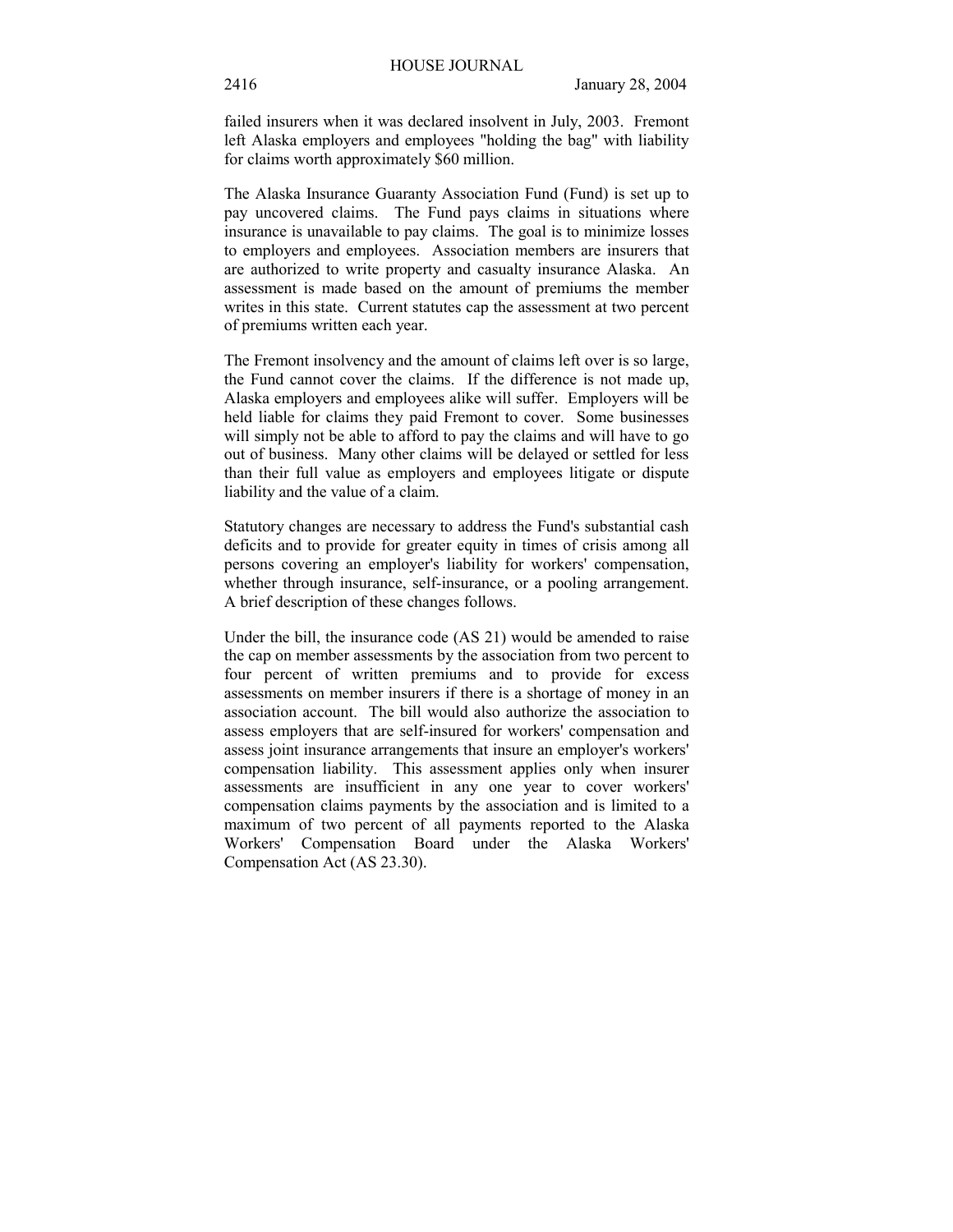The bill also includes a provision to authorize the Alaska Industrial Development and Export Authority (AIDEA) to guarantee loans to the association that are needed to make the association financially able to meet cash flow needs. While current law allows the association to borrow money, the association is not a viable prospect for traditional commercial loans. Loan guarantees from AIDEA would permit the association to obtain loans on favorable terms. The bill, however, would limit AIDEA guarantees for association loans to a maximum outstanding principal balance at any time on all loans of \$30,000,000.

The bill provides for an immediate effective date.

I urge your prompt and favorable action on this measure.

Sincerely yours, /s/ Frank H. Murkowski Governor"

## **HB 404**

HOUSE BILL NO. 404 by the House Rules Committee by request of the Governor, entitled:

"An Act relating to the Alaska Commission on Postsecondary Education; relating to the Alaska Student Loan Corporation; relating to bonds of the corporation; relating to loan and grant programs of the commission; relating to an exemption from the State Procurement Code regarding certain contracts of the commission or corporation; making conforming changes; and providing for an effective date."

was read the first time and referred to the House Special Committee on Education and the Health, Education  $\&$  Social Services and Finance Committees.

The following fiscal note(s) apply:

- 1. Zero, Dept. of Administration
- 2. Zero, Dept. of Community & Economic Development
- 3. Fiscal, Dept. of Education & Early Development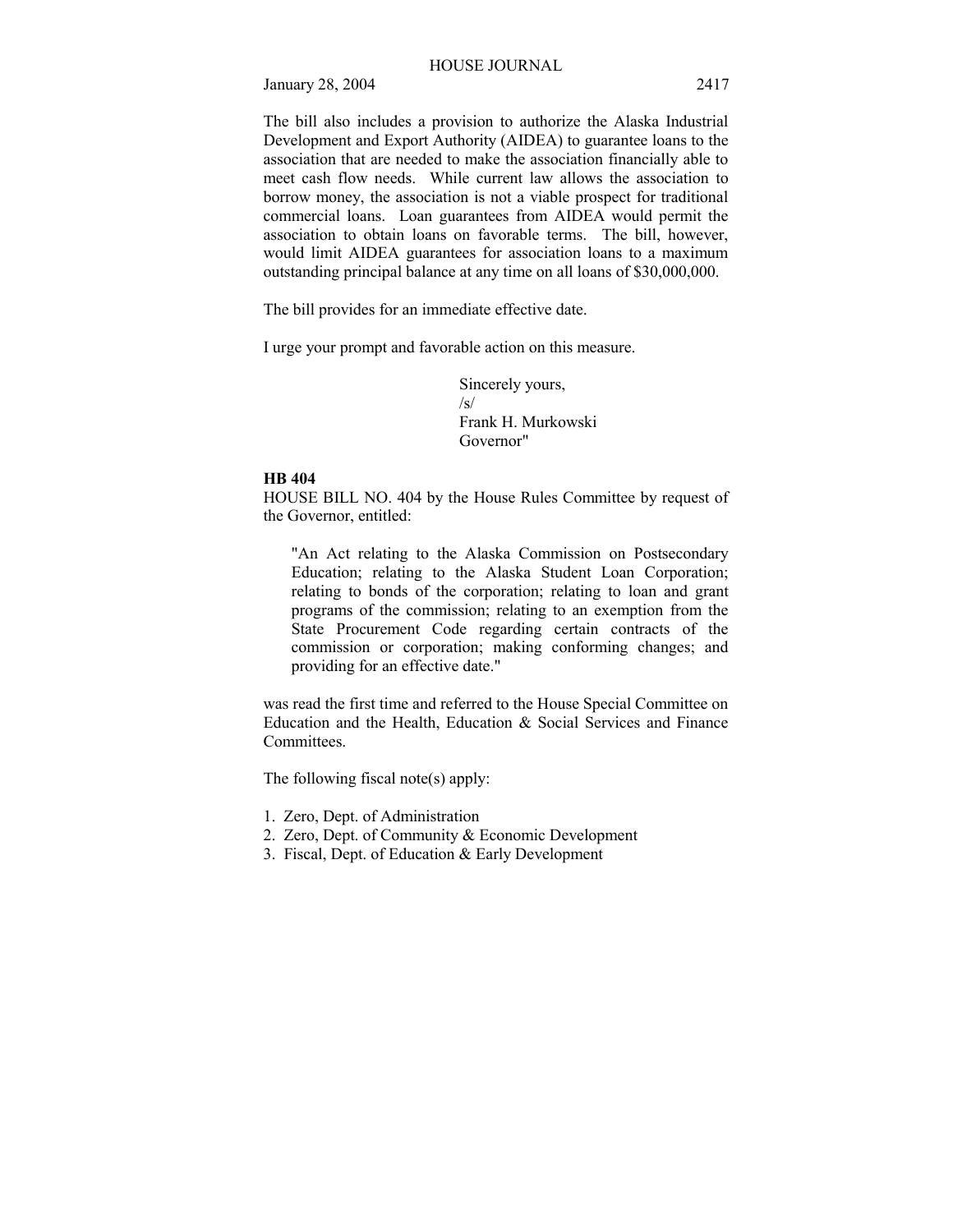The Governor's transmittal letter dated January 22, 2004, follows:

"Dear Speaker Kott:

Under the authority of article III, section 18, of the Alaska Constitution, I am transmitting a bill relating to the Alaska Commission on Post-secondary Education (ACPE) and the Alaska Student Loan Corporation (ASLC). This bill is a result of ASLC board members and management, in consultation with financial advisors, proposing a mechanism where (1) the state could optimize the use of its financial assets and deliver a greater return to Alaskans for its initial investment in ASLC and ACPE; and (2) continue to effectively administer ACPE/ASLC financial aid programs.

The bill would allow ASLC to issue bonds utilizing future cash flow that is in excess of that needed for effective and efficient operation of corporation programs. ASLC predicts it can return \$260 million to the state over a three-year period beginning in 2004; the proceeds from which would be available to finance capital projects.

The ASLC's primary mission is to support, promote, and provide access to postsecondary education for Alaskans. The objective of this legislation is to continue to serve that mission, but to do so in a way that permits ASLC to serve broader state interests through the efficient allocation of financial resources. As part of the development process, cash flow models were developed to ensure the corporation has and will continue to have the financial capacity to discount loan interest rates and deliver outstanding borrower benefits to its primary customers -- Alaska students and their families.

The bill establishes a "needs-based" grant program to be funded from corporate receipts and federal matching dollars. Grants must be used for qualified Alaska education programs focused on meeting Alaska's labor shortage needs. A priority is placed on students enrolled in programs of study (such as health care and education) where there is a severe shortage of trained individuals in Alaska.

The bill also creates an "administrative collection order" and a process for establishment and use of such an order by ACPE. An administrative collection order would allow ACPE to establish a lien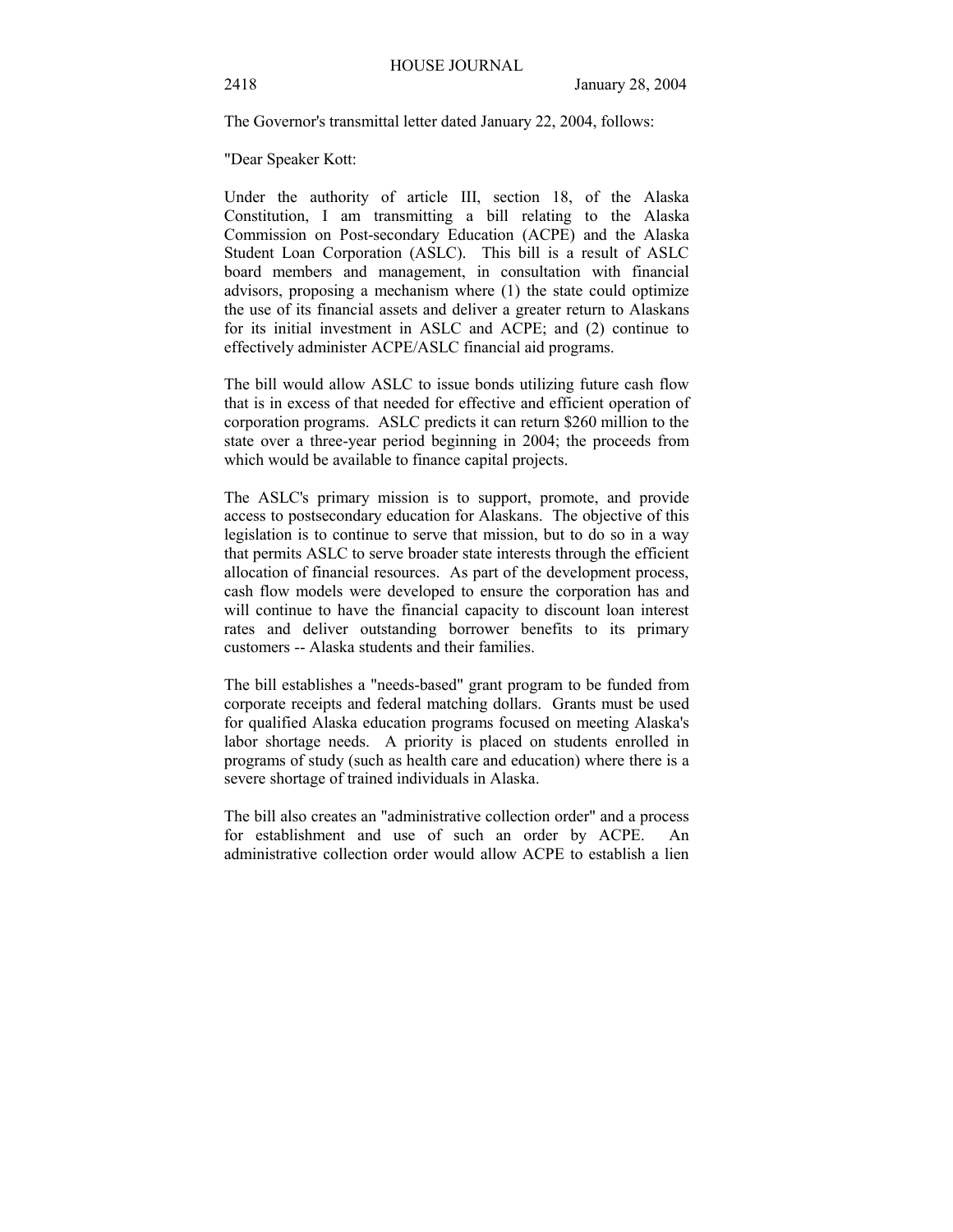on borrower's property when that person has broken their promise to re-pay an education loan.

Finally, the bill exempts ACPE and ASLC contracts for disbursing and guaranteeing financial aid money from Alaska's procurement code. This creates efficiencies in the internal operations of ACPE and ASLC and meets the needs of participating post-secondary institutions (ACPE contracts with a guaranty agency and disbursing agents to electronically guarantee and/or disburse financial aid money for students to colleges and universities).

I urge your prompt and favorable action on this measure.

Sincerely yours,  $\sqrt{s}$ Frank H. Murkowski Governor"

#### **HB 405**

HOUSE BILL NO. 405 by Representative Gatto, entitled:

"An Act relating to reports on school and school district performance; and relating to accountability of public schools and school districts; and providing for an effective date."

was read the first time and referred to the House Special Committee on Education and the Health, Education & Social Services Committee.

#### **HB 406**

HOUSE BILL NO. 406 by Representative Heinze, entitled:

"An Act establishing the Alaska Commercial Seafood Commission."

was read the first time and referred to the House Special Committee on Economic Development, International Trade, & Tourism, the House Special Committee on Fisheries, and the Finance Committee.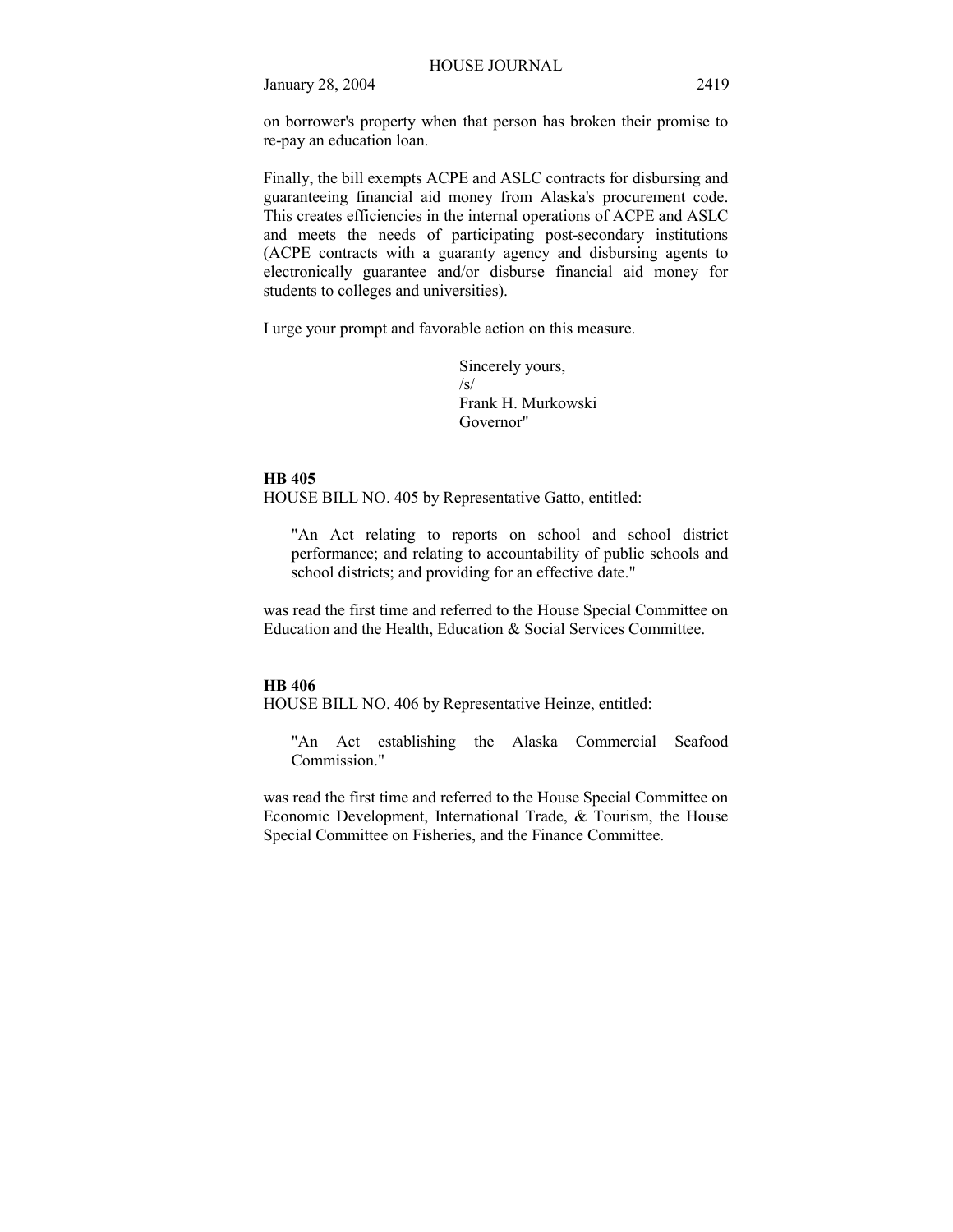#### **HB 407**

HOUSE BILL NO. 407 by the House Rules Committee by request of the Governor, entitled:

"An Act relating to fines for an infraction; and providing for an effective date."

was read the first time and referred to the Judiciary and Finance Committees.

The following fiscal note(s) apply:

- 1. Zero, Dept. of Law
- 2. Zero, Dept. of Public Safety

The Governor's transmittal letter dated January 23, 2004, follows:

"Dear Speaker Kott:

Under the authority of article III, section 18, of the Alaska Constitution, I am transmitting a bill that would raise the maximum fine that may be imposed for an infraction under AS 28 from \$300 to \$750.

While the majority of the bail amounts for infractions related to AS 28 are established by the Alaska Supreme Court, there are a select number of offenses that require a mandatory court appearance. In these cases, the magistrate or judge can determine the amount of the fine to be imposed. Currently, the maximum amount is \$300. Such infractions include behavior ranging, for example, from negligent driving to minor operating a vehicle after consuming alcohol.

The maximum fine for an infraction under AS 28.40.050 has been \$300 for over 27 years. The punitive and deterrent effect of such a low amount has greatly diminished over the years, and an increased amount is a more accurate reflection of current values.

By raising the maximum amount that could be applied to infractions, magistrates and judges will have the ability to more appropriately address aggravated violations of specific offenses. Those offenses, by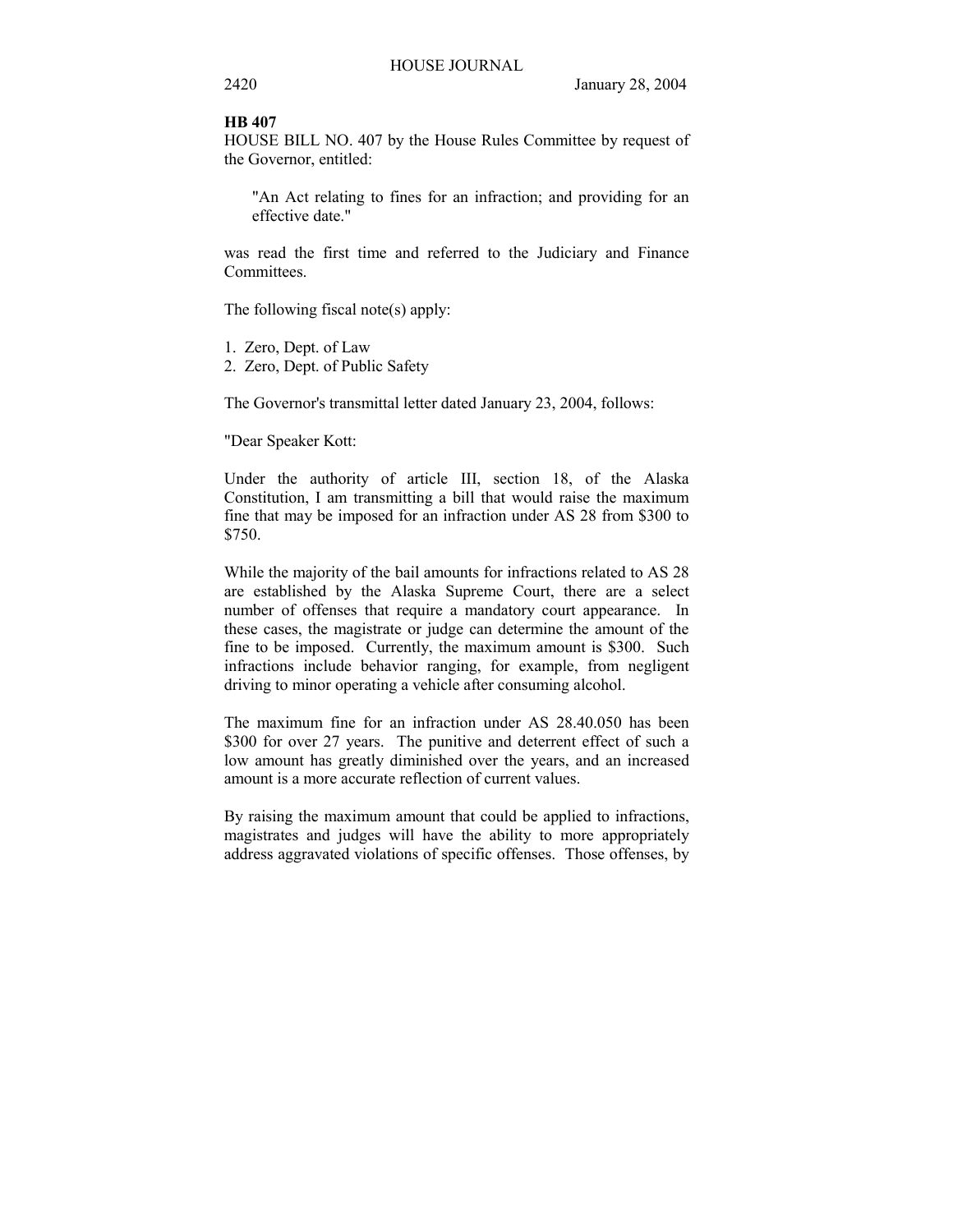their very nature, are the most serious of the infractions and the ability of the courts to apply a higher degree of penalty is long overdue.

I urge your prompt and favorable consideration of this proposal.

Sincerely yours, /s/ Frank H. Murkowski Governor"

## **HB 408**

HOUSE BILL NO. 408 by Representative Wolf, entitled:

"An Act relating to tracking of oxycodone prescriptions."

was read the first time and referred to the State Affairs and Health, Education & Social Services Committees.

#### **HB 409**

HOUSE BILL NO. 409 by Representative Williams by request of the Joint Legislative Salmon Industry Task Force, entitled:

"An Act relating to the maximum length of salmon seine vessels; and providing for an effective date."

was read the first time and referred to the House Special Committee on Fisheries and the Resources Committee.

## **HB 410**

HOUSE BILL NO. 410 by Representative Williams by request of the Joint Legislative Salmon Industry Task Force, entitled:

"An Act relating to the administration of commercial fishing entry permit buy-back programs."

was read the first time and referred to the House Special Committee on Fisheries and the Resources and Finance Committees.

#### **HB 411**

HOUSE BILL NO. 411 by Representative Croft, entitled: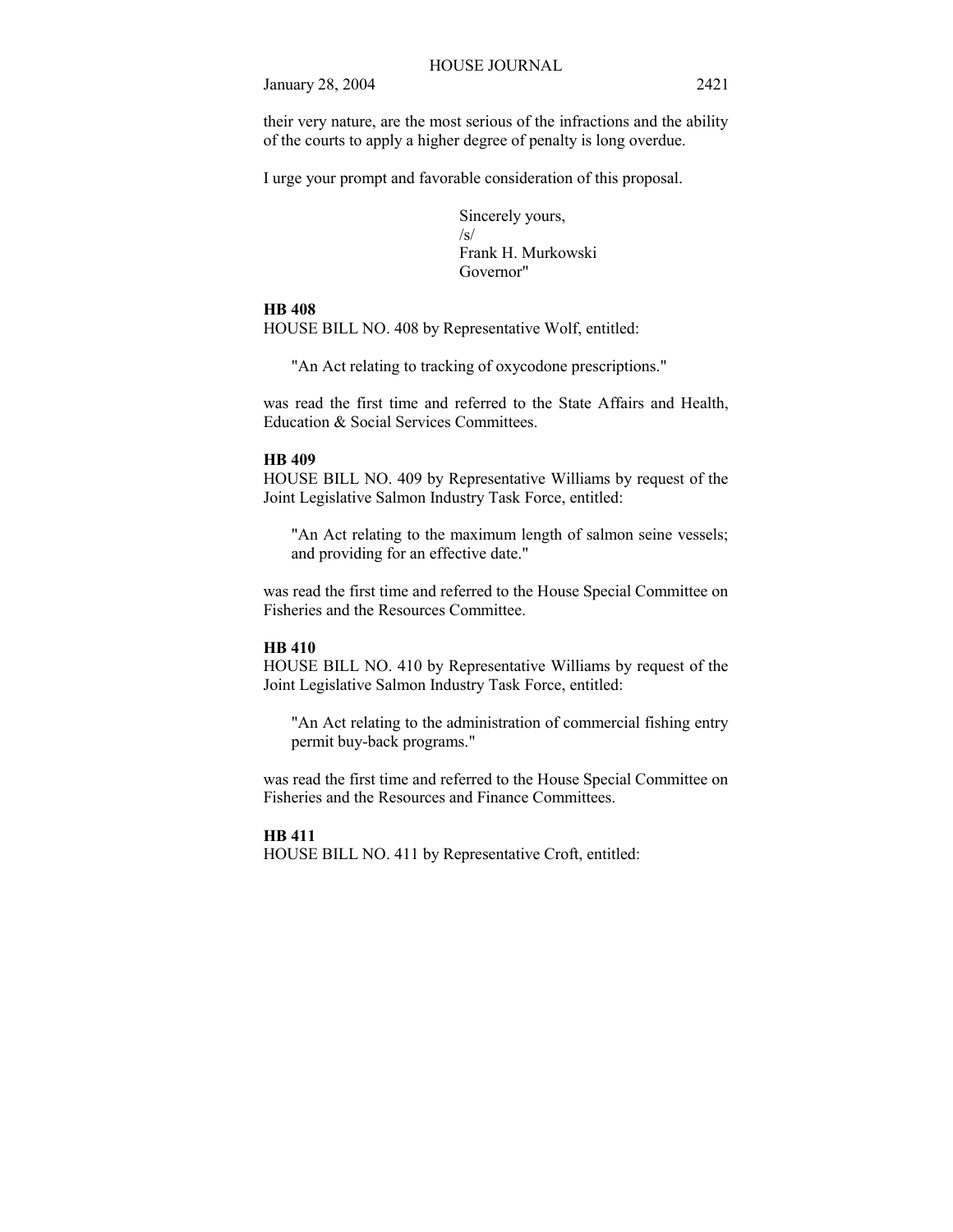"An Act relating to an optional election to prevent the name and address of a permanent fund dividend applicant from being disclosed, except to a state or federal agency."

was read the first time and referred to the State Affairs and Judiciary Committees.

#### **HB 412**

HOUSE BILL NO. 412 by Representative Crawford, entitled:

"An Act relating to the continuation of pay and benefits to employees of public corporations called to active duty; and providing for an effective date."

was read the first time and referred to the State Affairs and Finance Committees.

## **HB 413**

HOUSE BILL NO. 413 by Representative Croft, entitled:

"An Act making an appropriation to reverse the deposit of money available for appropriation in the general fund at the end of fiscal year 2003 into the constitutional budget reserve fund; making an appropriation under art. IX, sec. 17(c), Constitution of the State of Alaska, from the constitutional budget reserve fund; and providing for an effective date."

was read the first time and referred to the Finance Committee.

## **HB 414**

HOUSE BILL NO. 414 by the House Judiciary Committee, entitled:

"An Act relating to filling the vacancy in the office of United States senator, and to the definition of 'political party.'"

was read the first time and referred to the State Affairs and Judiciary Committees.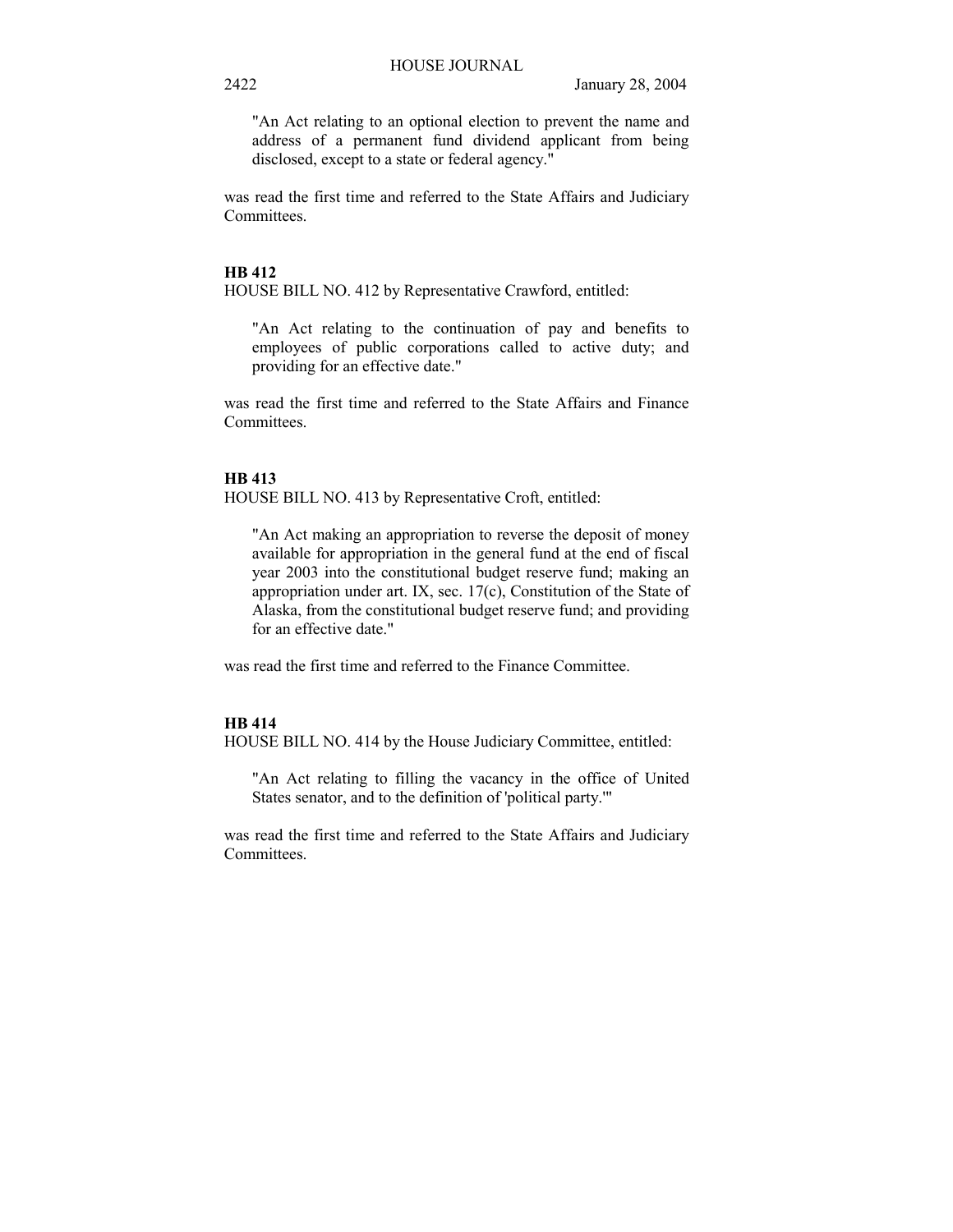## **CONSIDERATION OF THE DAILY CALENDAR**

## **SECOND READING OF HOUSE RESOLUTIONS**

#### **HJR 30**

The following was read the second time:

HOUSE JOINT RESOLUTION NO. 30

Relating to supporting the repeal of the Government Pension Offset and the Windfall Elimination Provisions from the Social Security Act.

| with the:               | Journal Page |
|-------------------------|--------------|
| STA RPT CS(STA) 3DP 1NR | 2372         |
| FN1: ZERO(ADM)          | 2372         |

Representative Coghill moved and asked unanimous consent that the following committee substitute be adopted in lieu of the original resolution:

CS FOR HOUSE JOINT RESOLUTION NO. 30(STA) (same title)

There being no objection, it was so ordered.

Representative Coghill moved and asked unanimous consent that CSHJR 30(STA) be considered engrossed, advanced to third reading, and placed on final passage. There being no objection, it was so ordered.

CSHJR 30(STA) was read the third time.

Representative Coghill moved and asked unanimous consent that CSHJR 30(STA) be returned to second reading for the specific purpose of considering Amendment No. 1. There being no objection, it was so ordered.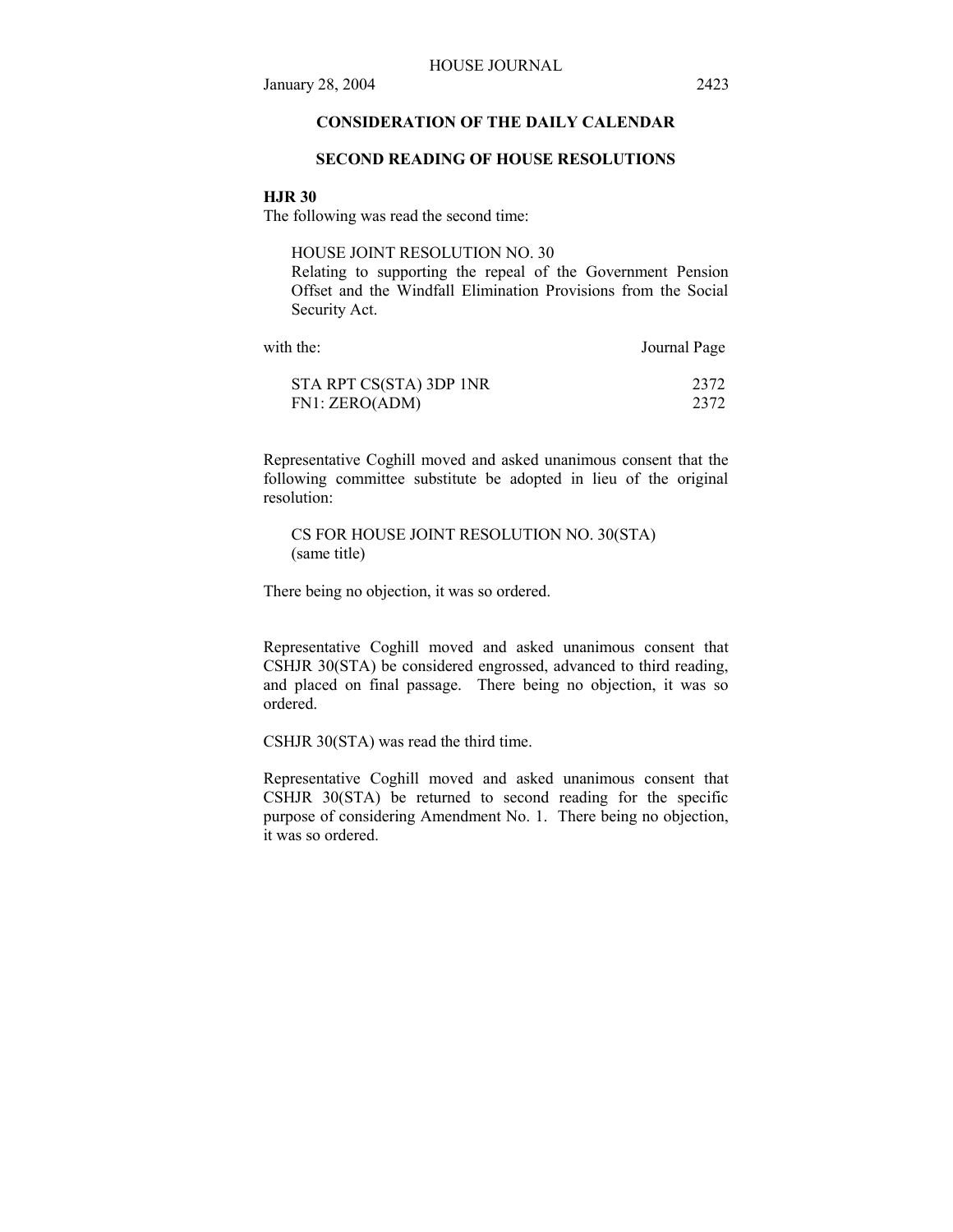Amendment No. 1 was offered by Representative Coghill:

Page 2, line 20, following "and": Insert "by electronic mail"

Representative Coghill moved and asked unanimous consent that Amendment No. 1 be adopted.

Representative Lynn objected.

The question being: "Shall Amendment No. 1 be adopted?" The roll was taken with the following result:

CSHJR 30(STA) Second Reading Amendment No. 1

## **YEAS: 29 NAYS: 8 EXCUSED: 3 ABSENT: 0**

Yeas: Berkowitz, Cissna, Coghill, Crawford, Croft, Dahlstrom, Fate, Gara, Gatto, Gruenberg, Guttenberg, Hawker, Heinze, Holm, Joule, Kookesh, Kott, Masek, McGuire, Meyer, Moses, Ogg, Samuels, Seaton, Stepovich, Weyhrauch, Williams, Wilson, Wolf

Nays: Anderson, Chenault, Foster, Harris, Kohring, Lynn, Rokeberg, Stoltze

Excused: Kapsner, Kerttula, Morgan

And so, Amendment No. 1 was adopted.

Representative Harris moved and asked unanimous consent that CSHJR 30(STA) am be returned to second reading for the specific purpose of considering Amendment No. 2. There being no objection, it was so ordered.

Amendment No. 2 was offered by Representative Harris:

Page 2, line 20, following "Congress": Delete all material. Insert "."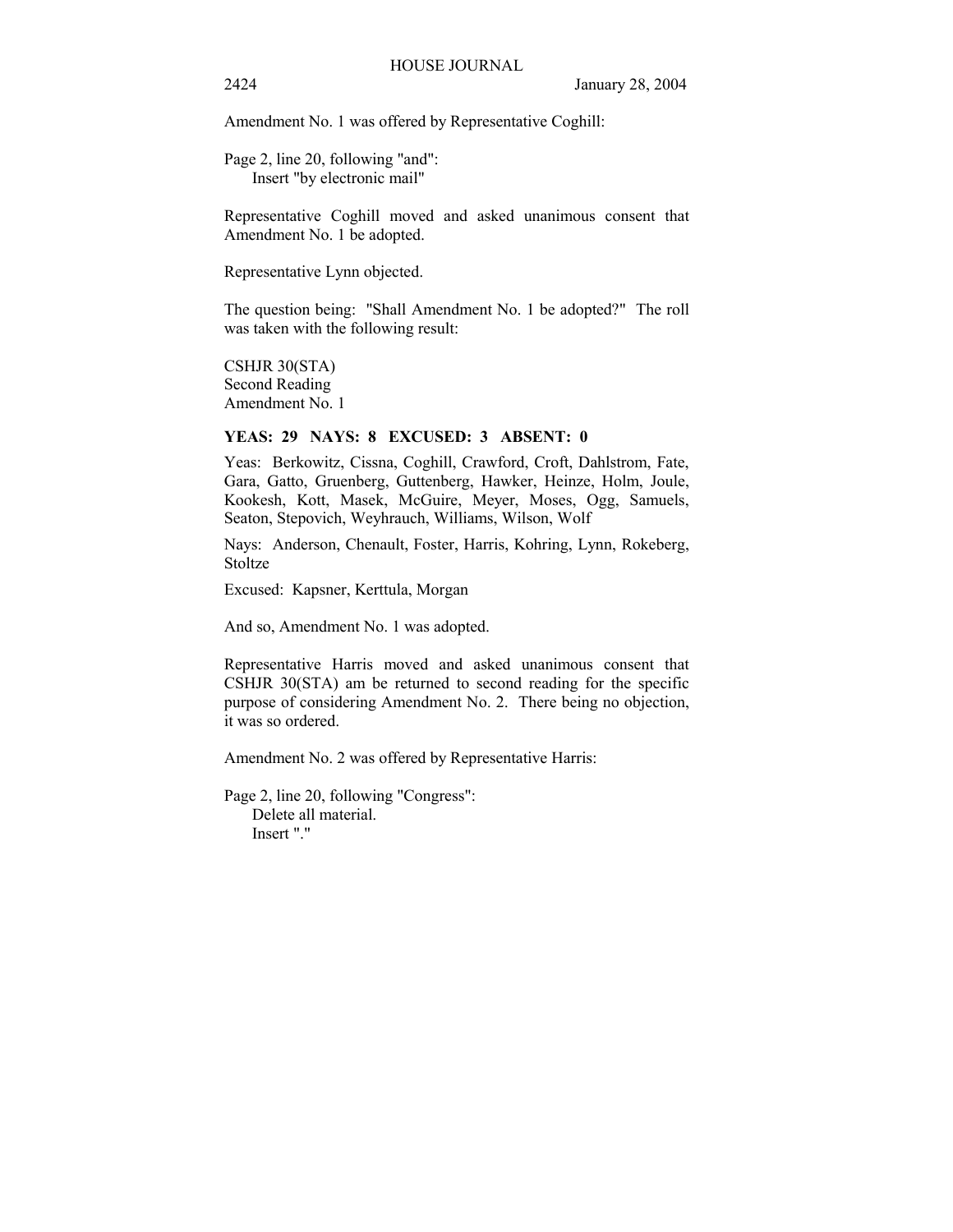Representative Harris moved and asked unanimous consent that Amendment No. 2 be adopted. There being no objection, it was so ordered.

The question being: "Shall CSHJR 30(STA) am pass the House?" The roll was taken with the following result:

CSHJR 30(STA) am Third Reading Final Passage

**YEAS: 37 NAYS: 0 EXCUSED: 3 ABSENT: 0** 

Yeas: Anderson, Berkowitz, Chenault, Cissna, Coghill, Crawford, Croft, Dahlstrom, Fate, Foster, Gara, Gatto, Gruenberg, Guttenberg, Harris, Hawker, Heinze, Holm, Joule, Kohring, Kookesh, Kott, Lynn, Masek, McGuire, Meyer, Moses, Ogg, Rokeberg, Samuels, Seaton, Stepovich, Stoltze, Weyhrauch, Williams, Wilson, Wolf

Excused: Kapsner, Kerttula, Morgan

And so, CSHJR 30(STA) am passed the House and was referred to the Chief Clerk for engrossment.

## **UNFINISHED BUSINESS**

Representative Coghill moved and asked unanimous consent that the following members be excused from a call of the House. There being no objection, the members were excused as noted:

Representative Gatto - from 6:00 p.m., January 29 to 8:00 p.m., February 1, 2004

Representative Chenault - from 7:00 p.m., January 29 to 9:30 a.m., plane time, February 2, 2004

Representative Dahlstrom - from 7:00 p.m., January 29 to 9:30 a.m., plane time, February 3, 2004

Representative Kott - from 8:00 a.m., January 30 to 9:30 p.m., February 1, 2004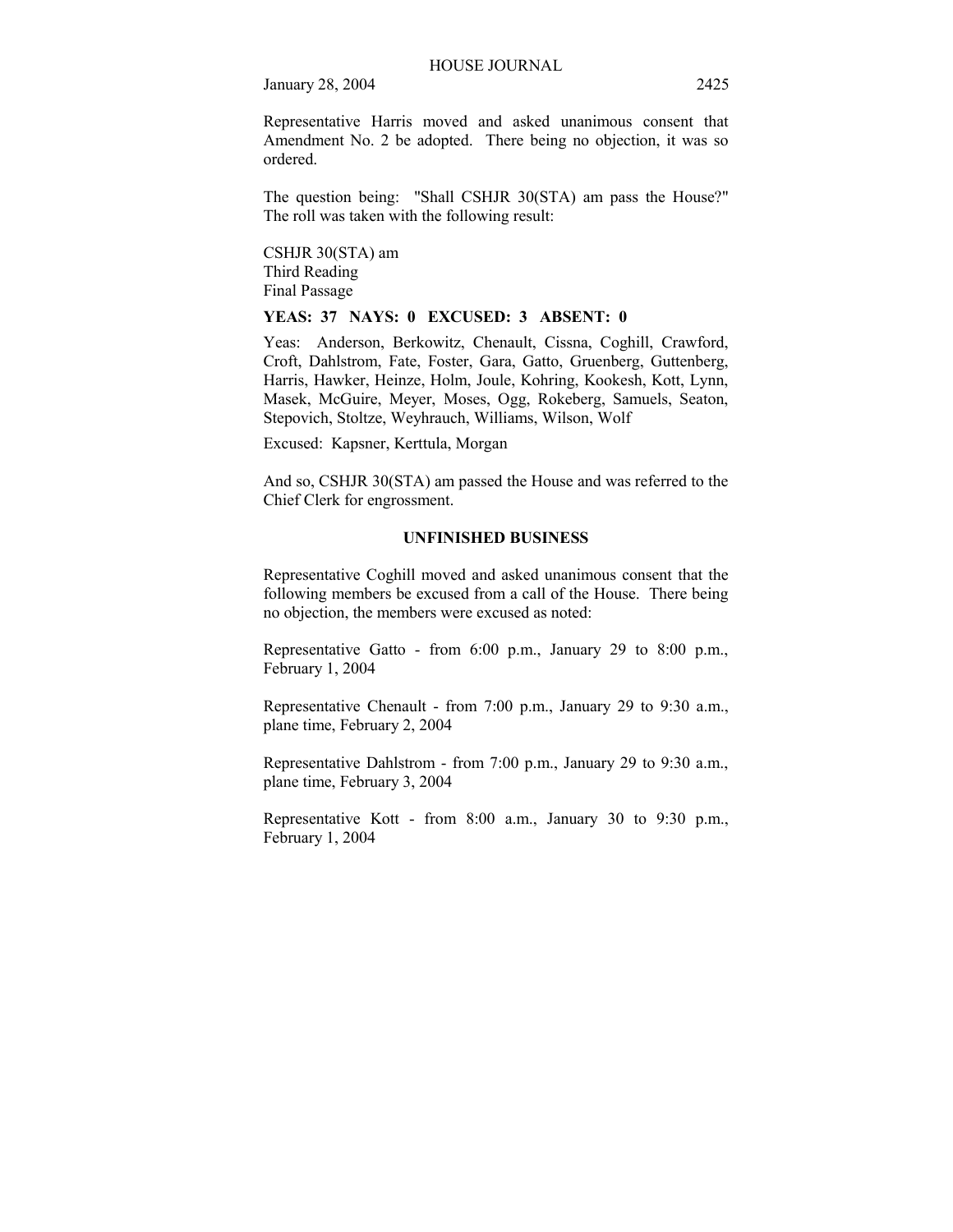Representative Heinze - from 7:00 a.m., January 30 to 7:00 p.m., February 2, 2004

Representative Berkowitz - from 1:16 p.m., January 30 to 8:00 a.m., February 2, 2004

Representative Holm - from 7:00 p.m., January 30 to 9:30 a.m., plane time, February 2, 2004

Representative Cissna - from 6:15 a.m., January 31 to 9:40 p.m., February 1, 2004

Representative Stoltze - from 7:04 p.m., February 5 to 9:38 p.m., February 8, 2004

Representative Wolf - from 7:00 p.m., February 5 to 9:30 a.m., plane time, February 9, 2004 (amended from page 2352)

Representative Coghill - from 12:16 p.m., February 9 to 9:35 a.m., February 13, 2004

#### **HB 322**

The Speaker changed the order of the committee referrals for the following:

HOUSE BILL NO. 322

"An Act requiring a municipal initiative or municipal referendum to be submitted to the voters at the next regular election occurring not sooner than 60 days after certification of the initiative or referendum petition."

HB 322 was removed from the Community & Regional Affairs Committee and referred to the State Affairs Committee with a further referral to the Community & Regional Affairs Committee.

## **SB 102**

The Speaker added a Labor & Commerce Committee referral to the following: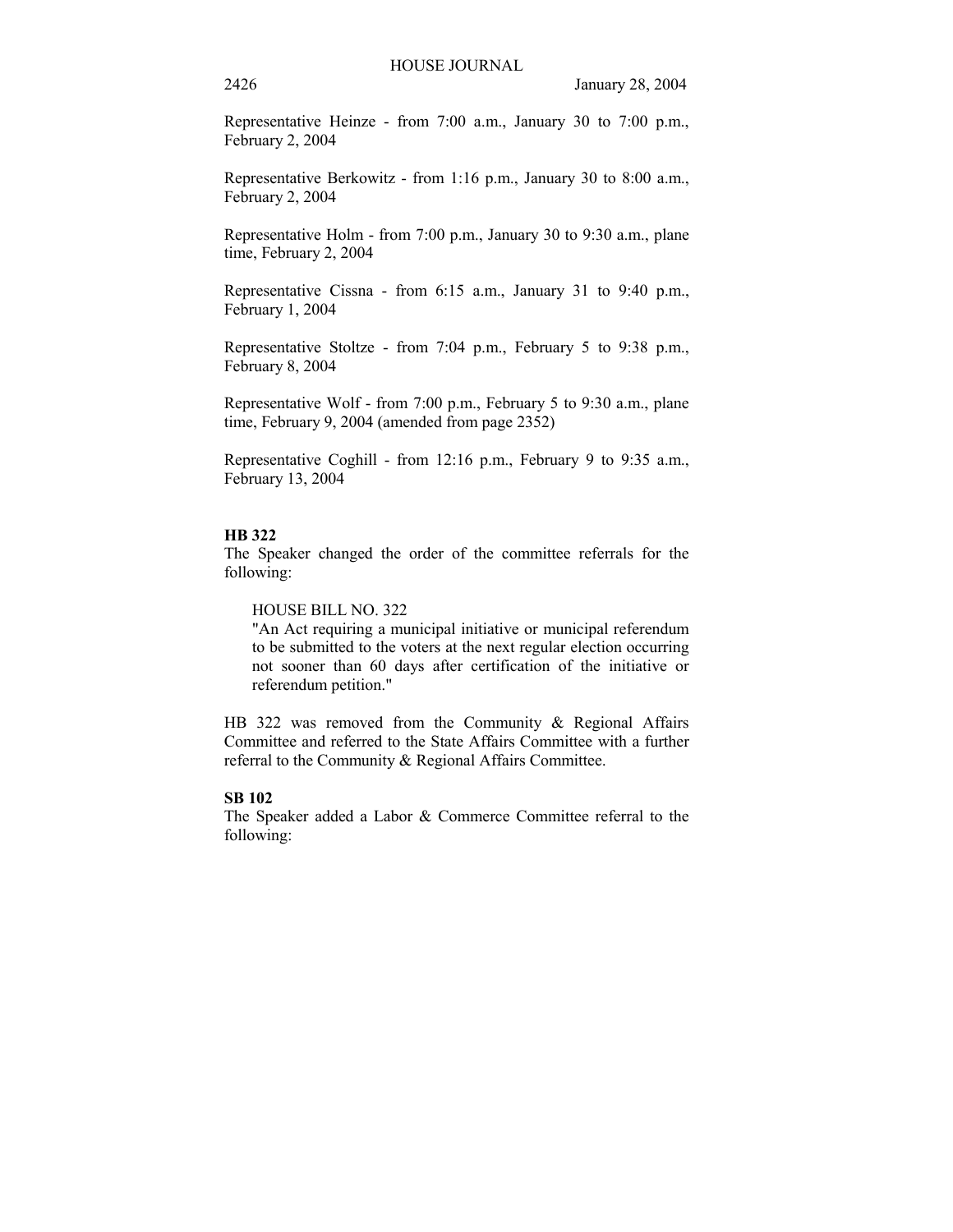CS FOR SENATE BILL NO. 102(L&C) am(efd fld)

"An Act increasing the amount of revenue received by the state from charitable gaming activities, and relating to taxes on pulltabs."

CSSB 102(L&C) am(efd fld) was removed from the Finance Committee and referred to the Labor & Commerce Committee with a further referral to the Finance Committee.

## **HCR 25**

Representative Wilson added her name as cosponsor to:

HOUSE CONCURRENT RESOLUTION NO. 25 Relating to Alaska Wild Salmon Week, June 28 - July 4, 2004.

## **HJR 3**

Representative Wolf added his name as cosponsor to:

### SPONSOR SUBSTITUTE FOR HOUSE JOINT RESOLUTION NO. 3

Proposing amendments to the Constitution of the State of Alaska relating to the Alaska permanent fund.

## **HJR 5**

Representative Kapsner added her name as cosponsor to:

#### HOUSE JOINT RESOLUTION NO. 5

Proposing an amendment to the Constitution of the State of Alaska relating to initiative and referendum petitions.

## **HJR 30**

Representatives Gara, Wilson, and Lynn added their names as cosponsors to:

## HOUSE JOINT RESOLUTION NO. 30

Relating to supporting the repeal of the Government Pension Offset and the Windfall Elimination Provisions from the Social Security Act.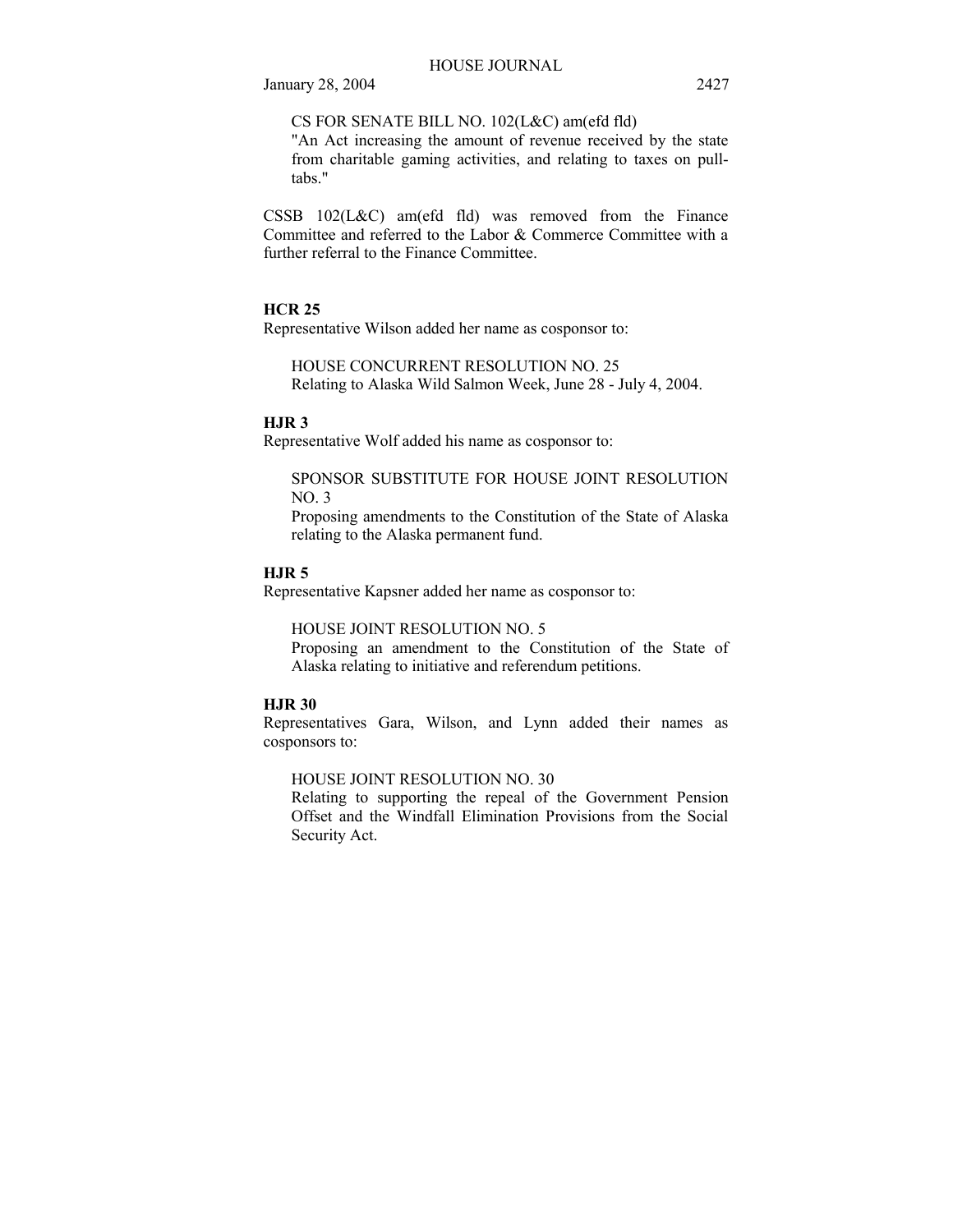## **HJR 32**

Representative Wolf added his name as cosponsor to:

HOUSE JOINT RESOLUTION NO. 32 Relating to the labeling of salmon and salmon food products.

## **HB 329**

Representative Kerttula added her name as cosponsor to:

HOUSE BILL NO. 329

"An Act relating to retirement incentive programs for the public employees' retirement system, the judicial retirement system, and the teachers' retirement system; relating to separation incentives for certain state employees; and providing for an effective date."

#### **HB 333**

Representative Wilson added her name as cosponsor to:

HOUSE BILL NO. 333

"An Act relating to an endowment for public education; and providing for an effective date."

#### **HB 337**

Representatives Kapsner and Meyer added their names as cosponsors to:

HOUSE BILL NO. 337

"An Act relating to anatomical donor registries, to an anatomical gift awareness fund, to an anatomical gift awareness program, and to motor vehicle licenses and registrations."

## **HB 351**

Representative Kerttula added her name as cosponsor to:

HOUSE BILL NO. 351

"An Act relating to the devices, including carbon monoxide detection devices, required in dwellings; and providing for an effective date."